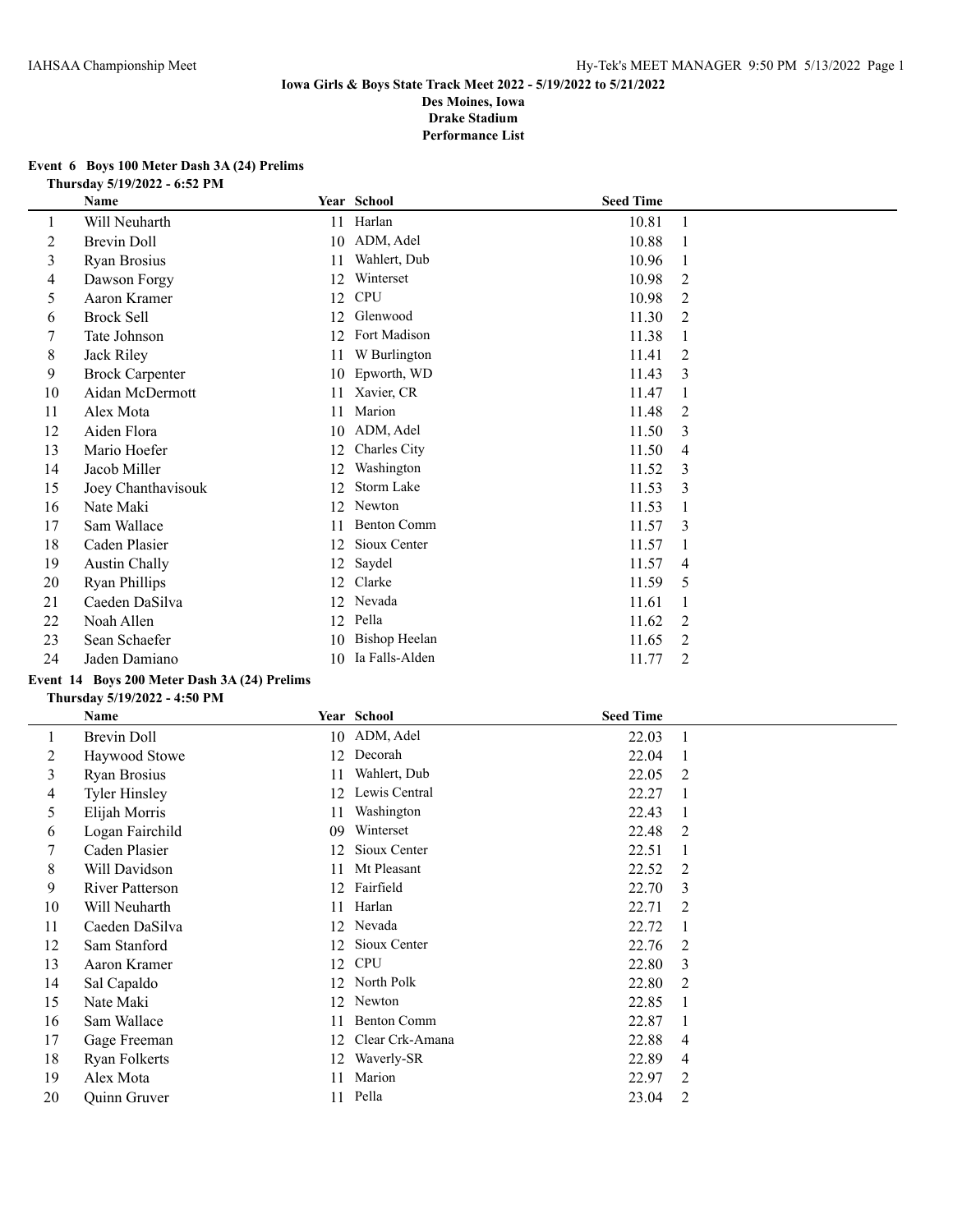|                          | Event $14$ (Boys 200 Meter Dash 3A (24) Prelims)<br>Name |    | Year School         | <b>Seed Time</b> |                |
|--------------------------|----------------------------------------------------------|----|---------------------|------------------|----------------|
| 21                       | Alec McCormick                                           |    | 11 Carlisle         | 23.05            | 3              |
| 22                       | Eli Rouse                                                |    | 10 Ballard          | 23.11            | 3              |
| 23                       | Jacob Miller                                             | 12 | Washington          | 23.12            | 5              |
| 24                       | Jacob Brecht                                             | 12 | <b>Benton Comm</b>  | 23.17            | 3              |
|                          | Event 22 Boys 400 Meter Dash 3A (24)                     |    |                     |                  |                |
|                          | Thursday 5/19/2022 - 7:30 PM                             |    |                     |                  |                |
|                          | Name                                                     |    | Year School         | <b>Seed Time</b> |                |
| $\mathbf{1}$             | Daniel Onwuramaka                                        |    | 11 DC-Grimes        | 49.84            | $\overline{1}$ |
| $\overline{c}$           | Eli Naumann                                              |    | 12 Epworth, WD      | 49.90            | -1             |
| 3                        | Jameson Witt                                             |    | 10 Ballard          | 50.35            | 2              |
| 4                        | Elijah Morris                                            | 11 | Washington          | 50.48            | 1              |
| 5                        | Cael Kass                                                |    | 12 LeMars           | 50.71            | 1              |
| 6                        | Karl Miller                                              |    | 12 Pella            | 50.75            | 1              |
| 7                        | Vance Katzfey                                            |    | 12 Boy-Hul/Rock Val | 50.82            | $\overline{2}$ |
| 8                        | Jacob Blattel                                            |    | 10 North Polk       | 50.84            | 1              |
| 9                        | Jeremy Bachus                                            | 11 | Solon               | 50.89            | $\mathbf{1}$   |
| 10                       | Asa Newsom                                               | 11 | Waverly-SR          | 50.90            | 2              |
| 11                       | <b>Braedin Zondervan</b>                                 |    | 10 Carlisle         | 50.93            | $\overline{2}$ |
| 12                       | <b>Trenton Pitlik</b>                                    | 12 | Mt Vernon           | 51.06            | $\overline{2}$ |
| 13                       | <b>River Patterson</b>                                   | 12 | Fairfield           | 51.07            | $\overline{2}$ |
| 14                       | Aiden Harris                                             | 12 | <b>Benton Comm</b>  | 51.33            | 3              |
| 15                       | Austin McCloud                                           | 12 | Boone               | 51.45            | 3              |
| 16                       | Eliot Sharp                                              | 12 | Marion              | 51.70            | 4              |
| 17                       | Josh Osborne                                             | 12 | Grinnell            | 51.83            | 3              |
| 18                       | Jevin Rexroth                                            | 11 | Xavier, CR          | 52.15            | 5              |
| 19                       | Alec Ulin                                                | 10 | Washington          | 52.17            | 3              |
| 20                       | Trusten Rosenberger                                      | 12 | S Tama Cty          | 52.27            | 4              |
| 21                       | Andrew Haney                                             | 12 | North Polk          | 52.36            | 2              |
| 22                       | Cole Werner                                              | 11 | <b>CPU</b>          | 52.41            | 3              |
| 23                       | Zach Dirkx                                               | 12 | Carroll             | 52.88            | $\mathbf{1}$   |
| 24                       | Karson Lea                                               |    | 11 Lewis Central    | 54.25            | 2              |
|                          | Event 30 Boys 800 Meter Run 3A (24)                      |    |                     |                  |                |
|                          | Saturday 5/21/2022 - 11:30 AM                            |    |                     |                  |                |
|                          | Name                                                     |    | Year School         | <b>Seed Time</b> |                |
| $\mathbf{1}$             | Eli Naumann                                              |    | 12 Epworth, WD      | 1:59.14          | -1             |
| $\overline{c}$           | Jackson Mace-Maynard                                     |    | 12 Newton           | 1:59.16          | $\mathbf{1}$   |
| 3                        | Nick Kepford                                             |    | 12 Waverly-SR       | 1:59.47          | 2              |
| $\overline{\mathcal{A}}$ | Aidan Ramsey                                             |    | 12 DC-Grimes        | 1:59.73          | -1             |
| 5                        | <b>Brenden Begle</b>                                     |    | 12 Epworth, WD      | 1:59.94          | 3              |
| 6                        | Samuel May                                               |    | 12 MOC-FV           | 2:00.06          | 1              |
| 7                        | Tommy Tyynismaa                                          |    | 10 S Tama Cty       | 2:00.10          | 2              |
| 8                        | Chase Lauman                                             |    | 11 Pella            | 2:00.82          | 3              |
| 9                        | Tyson Blom                                               |    | 12 MOC-FV           | 2:00.97          | $\overline{2}$ |
| 10                       | Tate McDermott                                           |    | 10 DC-Grimes        | $2:01.38$ 2      |                |

 Carter Ritz 12 Bishop Heelan 2:02.16 3 Josiah Wittenberg 12 Pella 2:02.16 4 13 Alex Allen 10 LeMars 2:02.39 4<br>14 Lance Sobaski 12 Washington 2:02.74 1 14 Lance Sobaski 12 Washington 2:02.74 1

#### **Event 14 ... (Boys 200 Meter Dash 3A (24) Prelims)**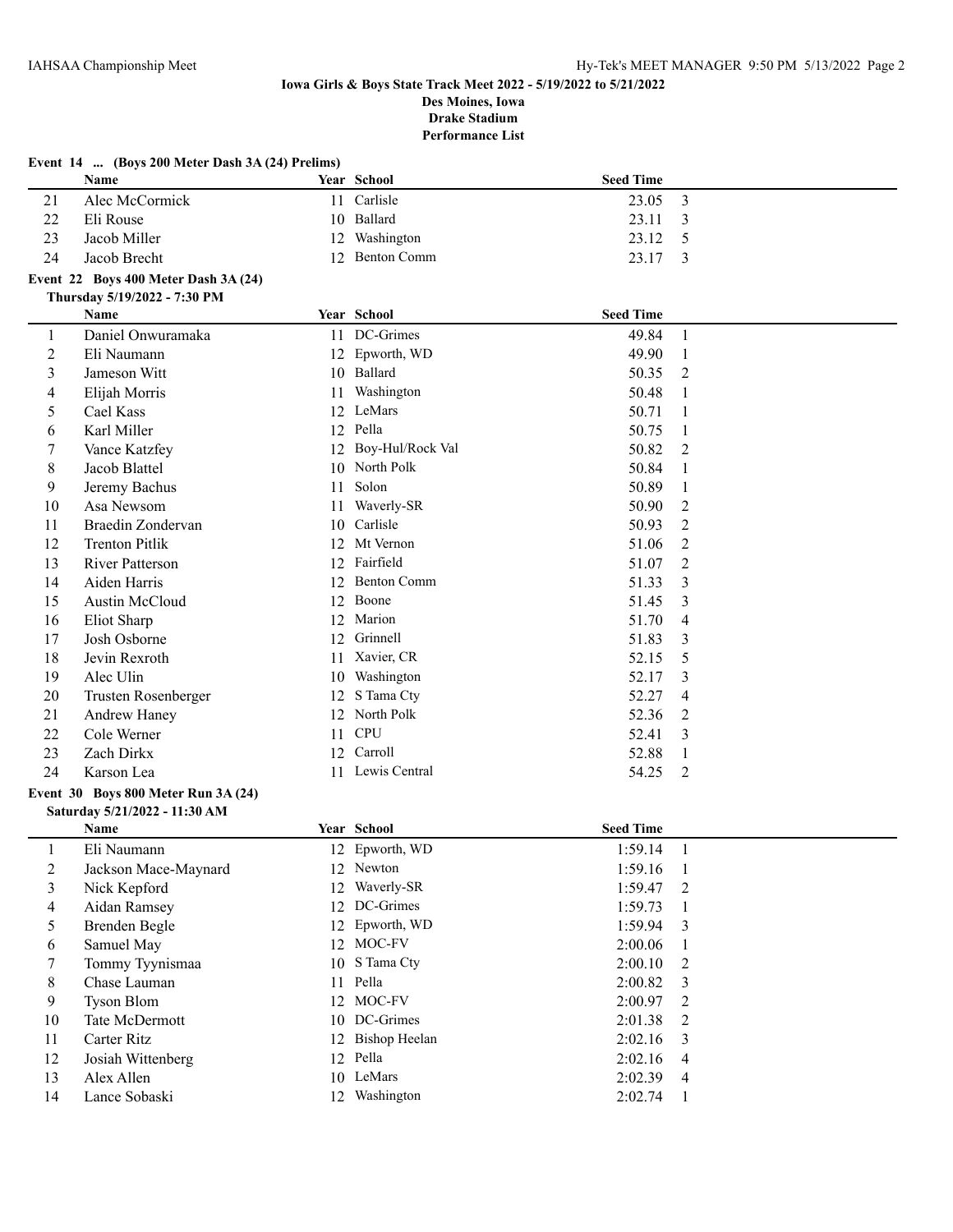#### **Event 30 ... (Boys 800 Meter Run 3A (24))**

|    | <b>Name</b>                             |     | Year School     | <b>Seed Time</b> |                |  |  |
|----|-----------------------------------------|-----|-----------------|------------------|----------------|--|--|
| 15 | Blayze Havel                            |     | 10 CPU          | 2:02.76          | -4             |  |  |
| 16 | Treycen Garton                          |     | 12 Newton       | 2:03.08          | - 5            |  |  |
| 17 | Hogan Smith                             |     | 12 Decorah      | 2:03.16          | - 5            |  |  |
| 18 | Kaidyn Mickels                          |     | 12 Fairfield    | $2:03.56$ 2      |                |  |  |
| 19 | Trevor Jacobson                         |     | 12 Humboldt     | 2:04.70          |                |  |  |
| 20 | Michael Yeomans                         |     | 10 Solon        | 2:05.57          | - 1            |  |  |
| 21 | Caden Weber                             |     | 11 Algona       | 2:05.91          | $\overline{2}$ |  |  |
| 22 | Andrew Smith                            |     | 10 Glenwood     | 2:05.94          |                |  |  |
| 23 | Carson Sansenbach                       |     | 12 Mt Vernon    | 2:06.07          | - 2            |  |  |
| 24 | Leonardo Flores                         | 11. | Denison-Schlswg | 2:06.47          | $\overline{2}$ |  |  |
|    | Event $38$ Boys 1600 Meter Run $3A(24)$ |     |                 |                  |                |  |  |

# **Saturday 5/21/2022 - 2:30 PM**

|                | <b>Name</b>                          |    | Year School   | <b>Seed Time</b> |                |
|----------------|--------------------------------------|----|---------------|------------------|----------------|
| 1              | Eli Naumann                          | 12 | Epworth, WD   | 4:28.89          | 1              |
| $\overline{c}$ | Nick Kepford                         | 12 | Waverly-SR    | 4:31.99          | 2              |
| 3              | Jackson Mace-Maynard                 | 12 | Newton        | 4:32.24          | -1             |
| 4              | Eli Larson                           | 12 | <b>CPU</b>    | 4:34.26          | 3              |
| 5              | Owen Pries                           | 12 | DC-Grimes     | 4:34.80          |                |
| 6              | Aidan Ramsey                         | 12 | DC-Grimes     | 4:34.86          | 2              |
| 7              | Shane Erb                            | 12 | Marion        | 4:34.94          |                |
| 8              | James Brant                          | 10 | S Tama Cty    | 4:35.10          | 2              |
| 9              | Zach Sporaa                          | 11 | North Polk    | 4:36.18          |                |
| 10             | Jedidiah Osgood                      | 11 | Marion        | 4:36.82          | 2              |
| 11             | Mason Back                           | 11 | Winterset     | 4:37.05          | 3              |
| 12             | Chase Lauman                         | 11 | Pella         | 4:37.11          | 3              |
| 13             | Austin Stierman                      | 11 | North Polk    | 4:37.65          | $\overline{2}$ |
| 14             | Josiah Wittenberg                    | 12 | Pella         | 4:38.05          | 4              |
| 15             | William Wadsley                      | 11 | Gilbert       | 4:38.61          | 3              |
| 16             | Jonas Conner                         | 11 | Grinnell      | 4:38.61          | 5              |
| 17             | Isaiah Hammerand                     | 11 | Epworth, WD   | 4:38.95          | 4              |
| 18             | Patrick DeRonde                      | 12 | Oskaloosa     | 4:39.11          | 6              |
| 19             | Ethan Eichhorn                       | 10 | Lewis Central | 4:39.32          | -1             |
| 20             | Lance Sobaski                        | 12 | Washington    | 4:39.79          | 1              |
| 21             | <b>Bryant Keller</b>                 | 10 | Glenwood      | 4:39.88          | 2              |
| 22             | Samuel May                           | 12 | MOC-FV        | 4:40.82          | 1              |
| 23             | Van Munson                           | 10 | Spencer       | 4:46.67          | 2              |
| 24             | Micah Rees                           | 10 | Washington    | 4:51.86          | 2              |
|                | Event 46 Boys 3200 Meter Run 3A (24) |    |               |                  |                |

# **Thursday 5/19/2022 - 4:05 PM**

|   | Name                 |                 | Year School   | <b>Seed Time</b> |  |
|---|----------------------|-----------------|---------------|------------------|--|
|   | Ben Every            |                 | 10 DC-Grimes  | $10:01.77$ 1     |  |
|   | Aidan Ramsey         |                 | 12 DC-Grimes  | $10:02.61$ 2     |  |
|   | Eli Larson           |                 | 12 CPU        | 10:07.48         |  |
|   | Nathan Vander Waal   |                 | 10 Pella      | 10:07.94         |  |
|   | Jackson Mace-Maynard |                 | 12 Newton     | $10:09.02$ 2     |  |
| 6 | Patrick DeRonde      |                 | 12 Oskaloosa  | $10:09.93$ 3     |  |
|   | Nick Kepford         |                 | 12 Waverly-SR | $10:10.69$ 2     |  |
| 8 | Carter Hancock       | 12 <sub>1</sub> | Wahlert, Dub  | 10:13.38         |  |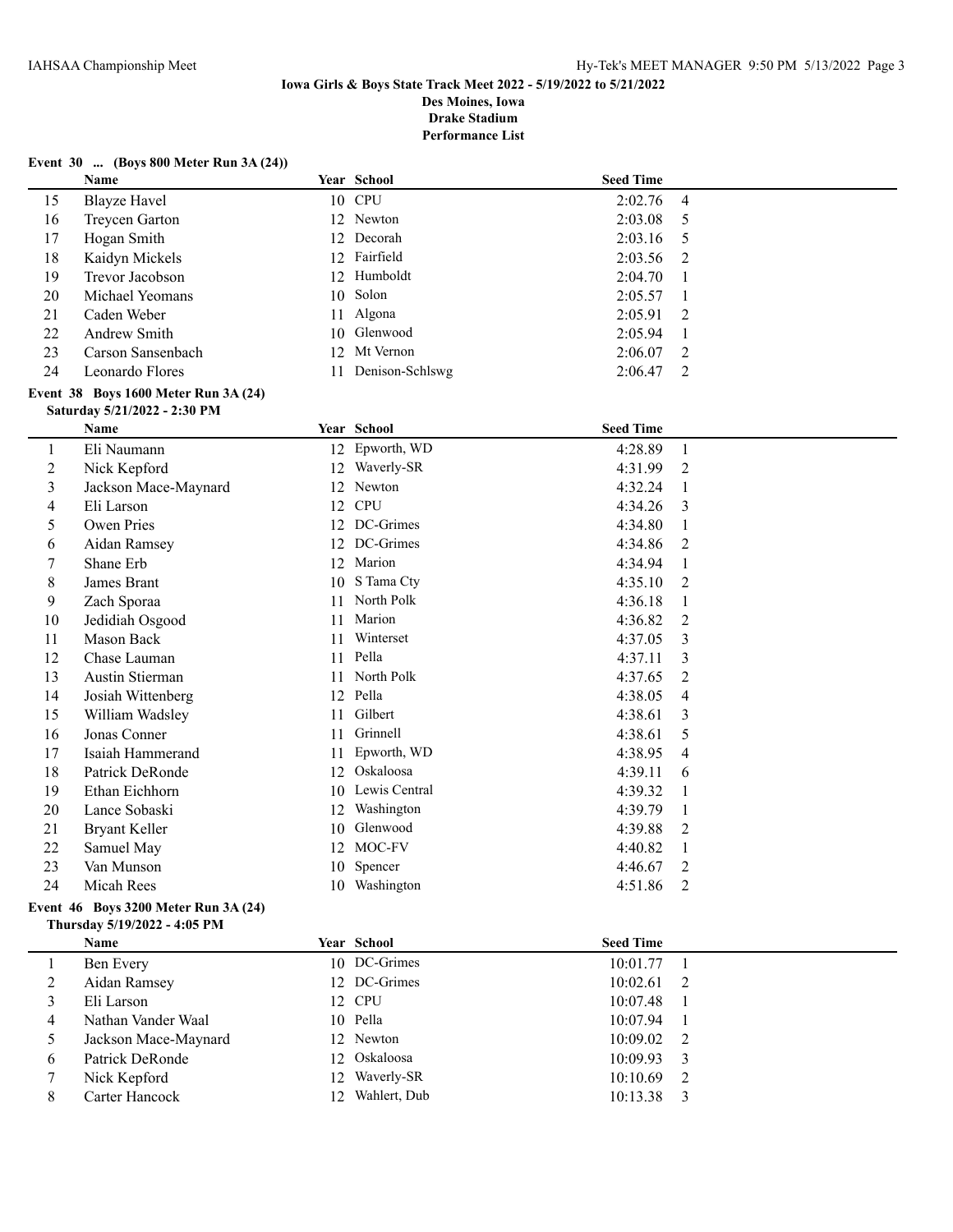**Performance List**

#### **Event 46 ... (Boys 3200 Meter Run 3A (24))**

|    | Name                |    | Year School   | <b>Seed Time</b> |                |
|----|---------------------|----|---------------|------------------|----------------|
| 9  | Cooper Greenslade   |    | 12 ADM, Adel  | 10:15.76         | $\overline{3}$ |
| 10 | Ethan Eichhorn      | 10 | Lewis Central | 10:19.21         |                |
| 11 | Bryant Keller       |    | 10 Glenwood   | 10:21.89         | $\overline{2}$ |
| 12 | Trevor Mirande      | 09 | MOC-FV        | 10:24.44         |                |
| 13 | Isaiah Hammerand    |    | Epworth, WD   | 10:29.39         | $\overline{4}$ |
| 14 | Easton Van Den Berg |    | Sioux Center  | 10:30.06         | $\mathcal{L}$  |
| 15 | Zach Sporaa         | 11 | North Polk    | 10:34.93         |                |
| 16 | Lance Sobaski       |    | 12 Washington | 10:35.25         |                |
| 17 | William Wadsley     | 11 | Gilbert       | 10:36.09         | 2              |
| 18 | Torin Timmerman     | 09 | ADM, Adel     | 10:37.99         | $\overline{4}$ |
| 19 | Shane Erb           | 12 | Marion        | 10:38.98         |                |
| 20 | Jedidiah Osgood     | 11 | Marion        | 10:39.04         | $\mathcal{L}$  |
| 21 | Micah De Young      | 11 | MOC-FV        | 10:41.44         | 3              |
| 22 | Zack Neumann        | 11 | Pella         | 10:44.85         | $\overline{4}$ |
| 23 | Jonas Conner        |    | Grinnell      | 10:49.61         | 5              |
| 24 | Micah Rees          | 10 | Washington    | 10:50.12         | 2              |

## **Event 54 Boys 110 Meter Hurdles 3A (24) Prelims**

#### **Friday 5/20/2022 - 3:30 PM**

|    | Name                                                                  |    | <b>Year School</b> | <b>Seed Time</b> |                          |  |  |
|----|-----------------------------------------------------------------------|----|--------------------|------------------|--------------------------|--|--|
| 1  | Harrison Rosenberg                                                    | 12 | Clear Crk-Amana    | 14.82            | $\overline{1}$           |  |  |
| 2  | Gage Huyser                                                           |    | 12 Pella           | 14.94            | $\overline{\phantom{0}}$ |  |  |
| 3  | Jaden Damiano                                                         |    | 10 Ia Falls-Alden  | 15.04            | $\overline{1}$           |  |  |
| 4  | Grayson Hartman                                                       | 11 | Xavier, CR         | 15.05            | $\overline{1}$           |  |  |
| 5  | Nolan Clayberg                                                        | 12 | Pella              | 15.11            | 2                        |  |  |
| 6  | Will Davidson                                                         | 11 | Mt Pleasant        | 15.18            | $\overline{2}$           |  |  |
| 7  | Archer Ogbourne                                                       | 12 | Carlisle           | 15.25            | 3                        |  |  |
| 8  | Tyler Boldra                                                          | 12 | Glenwood           | 15.30            | -1                       |  |  |
| 9  | Anthony Driscoll-Lee                                                  | 11 | Glenwood           | 15.32            | 2                        |  |  |
| 10 | Sal Capaldo                                                           | 12 | North Polk         | 15.45            | 2                        |  |  |
| 11 | Tatum Westercamp                                                      | 11 | Oskaloosa          | 15.47            | $\overline{4}$           |  |  |
| 12 | Reece Spieler                                                         | 12 | LeMars             | 15.57            | 1                        |  |  |
| 13 | <b>Blake Bellamy</b>                                                  | 12 | Winterset          | 15.58            | $\overline{1}$           |  |  |
| 14 | <b>Brady Mullen</b>                                                   | 12 | Solon              | 15.59            | $\overline{2}$           |  |  |
| 15 | Colin Buch                                                            | 12 | <b>Benton Comm</b> | 15.65            | 3                        |  |  |
| 16 | <b>Austin Wilkins</b>                                                 | 12 | Decorah            | 15.67            | $\overline{2}$           |  |  |
| 17 | <b>Brady Kohrs</b>                                                    | 11 | Independence       | 15.67            | 1                        |  |  |
| 18 | <b>Samuel Roose</b>                                                   | 11 | Waverly-SR         | 15.69            | 3                        |  |  |
| 19 | AJ Bomgaars                                                           | 12 | MOC-FV             | 15.69            | $\overline{2}$           |  |  |
| 20 | Nolan Meyer                                                           | 12 | Bond-Farrar        | 15.72            | 5                        |  |  |
| 21 | Aidan DeJager                                                         | 11 | Sioux Center       | 15.74            | 3                        |  |  |
| 22 | Skyler Nolte                                                          | 12 | DC-Grimes          | 15.94            | $\overline{2}$           |  |  |
| 23 | Jackson McLaren                                                       | 11 | Atlantic           | 15.96            | 3                        |  |  |
| 24 | <b>Tristan Rheingans</b>                                              | 10 | Central DeWitt     | 15.97            | $\overline{4}$           |  |  |
|    | Event 63 Boys 400 Meter Hurdles 3A (24)<br>Friday 5/20/2022 - 5:10 PM |    |                    |                  |                          |  |  |

| <b>Name</b>       | <b>Year School</b> | <b>Seed Time</b> |  |
|-------------------|--------------------|------------------|--|
| Jaden Damiano     | 10 Ia Falls-Alden  | 55.19            |  |
| Tristan Rheingans | 10 Central DeWitt  | 55.73            |  |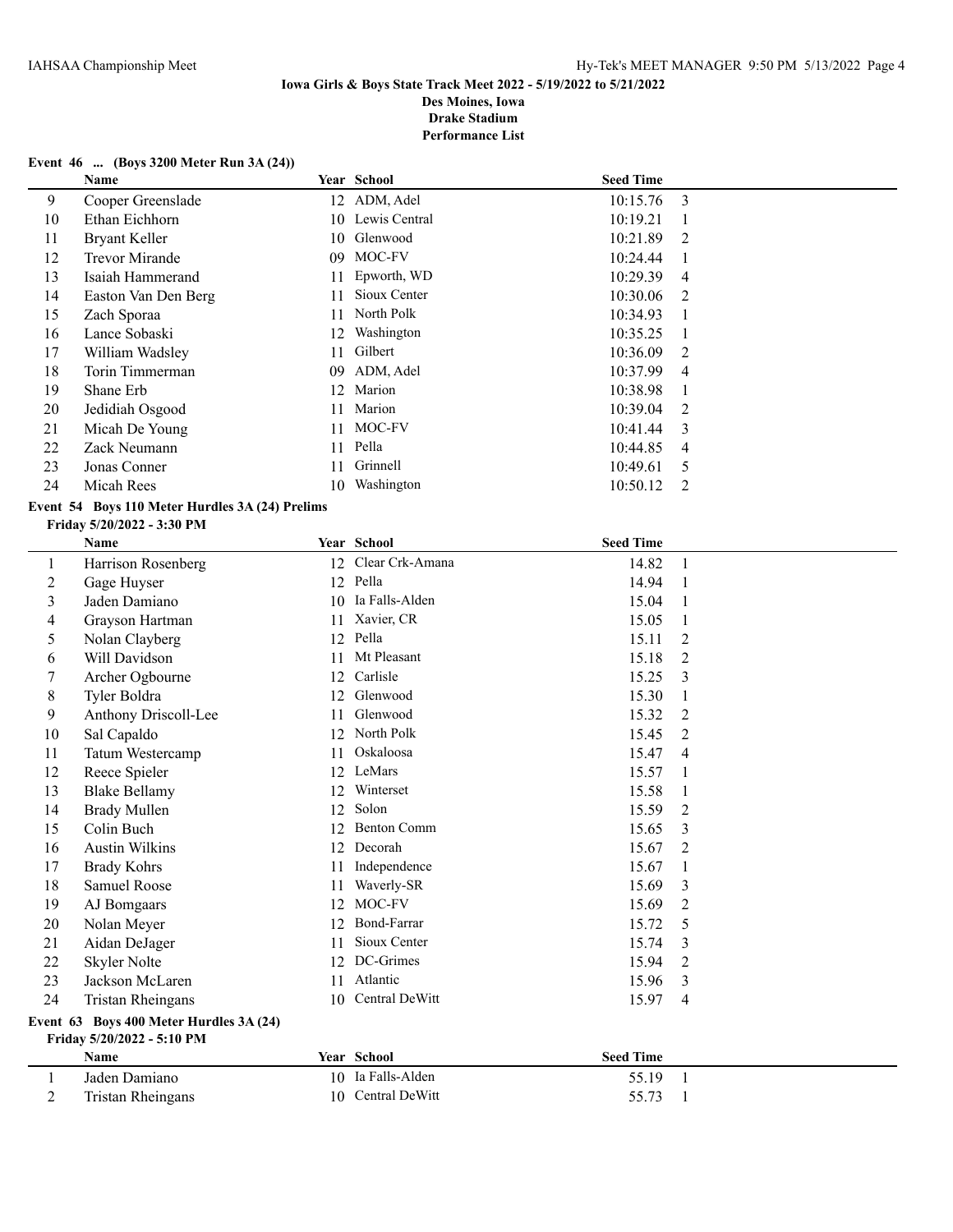#### **Event 63 ... (Boys 400 Meter Hurdles 3A (24))**

|    | Name                 |    | Year School          | <b>Seed Time</b> |    |
|----|----------------------|----|----------------------|------------------|----|
| 3  | Reece Thoreson       |    | 12 Pella             | 55.88            | -1 |
| 4  | Jacob Pipho          | 12 | Decorah              | 55.98            |    |
| 5  | Gavin Zillyette      | 12 | Clear Crk-Amana      | 56.06            |    |
| 6  | <b>Wesley Spears</b> | 12 | Waverly-SR           | 56.49            | 2  |
| 7  | Asa Newsom           | 11 | Waverly-SR           | 56.54            | 3  |
| 8  | Gage Huyser          | 12 | Pella                | 56.56            | 2  |
| 9  | Keyan Gisleson       | 12 | Clear Crk-Amana      | 56.89            | 2  |
| 10 | Konnor Calhoun       | 12 | LeMars               | 57.29            |    |
| 11 | Trusten Rosenberger  | 12 | S Tama Cty           | 57.50            | 3  |
| 12 | Braylon Kammrad      | 11 | Lewis Central        | 57.51            |    |
| 13 | Colton Manock        | 10 | North Polk           | 57.63            | 2  |
| 14 | <b>Preston Pitts</b> | 09 | Spencer              | 57.69            | 2  |
| 15 | Nathan Feldman       | 09 | North Polk           | 57.71            | 3  |
| 16 | Colin Buch           | 12 | <b>Benton Comm</b>   | 57.82            | 2  |
| 17 | Ashton Hogrefe       | 10 | Epworth, WD          | 57.99            | 4  |
| 18 | Quinn Wubbena        | 12 | Washington           | 58.22            | 3  |
| 19 | Tyler Boldra         | 12 | Glenwood             | 58.30            | 2  |
| 20 | Jake Fink            | 10 | Denison-Schlswg      | 58.34            | 3  |
| 21 | Vinny Hayes          | 11 | Boone                | 58.49            |    |
| 22 | Waylon Bolibaugh     | 11 | Oskaloosa            | 58.74            | 4  |
| 23 | Quinn Olson          | 10 | <b>Bishop Heelan</b> | 58.78            | 3  |
| 24 | Ethan Domina         | 12 | Clarke               | 59.39            | 2  |

#### **Event 75 Boys 4x100 Meter Relay 3A (24) Prelims**

#### **Friday 5/20/2022 - 6:50 PM**

|          | Team                   | <b>Relay</b>            |                          | <b>Seed Time</b>      |  |
|----------|------------------------|-------------------------|--------------------------|-----------------------|--|
| $\bf{l}$ | Bishop Heelan          |                         |                          | 42.74                 |  |
|          | 1) Ricky Feauto 10     | 2) Aiden Kuehl 12       | 3) Liam Cleary 12        | 4) Sean Schaefer 10   |  |
|          | 5) Kannon Bork 10      | 6) Sir Brandon Watts 10 |                          |                       |  |
| 2        | LeMars                 |                         |                          | 43.01<br>2            |  |
|          | 1) Ryan Sadoski 11     | 2) Sione Fifita 11      | 3) David Leusink 12      | 4) Cael Kass 12       |  |
|          | 5) Matt Vondrak 11     | 6) Beau Wadle 10        |                          |                       |  |
| 3        | ADM, Adel              |                         |                          | 43.05<br>$\mathbf{1}$ |  |
|          | 1) Aiden Flora 10      | 2) Brevin Doll 10       | 3) Cade Morse 11         | 4) Owen Higgins 12    |  |
|          | 5) Tyler Gelhaar 10    | 6) Talan Guile 10       |                          |                       |  |
| 4        | Lewis Central          |                         |                          | 43.06<br>-1           |  |
|          | 1) Luciano Fidone 11   | 2) Tyler Hinsley 12     | 3) Jonathan Humpal 11    | 4) Lual Maker 10      |  |
|          | 5) Aidan Bergman 10    | 6) Karson Lea 11        |                          |                       |  |
| 5        | Carlisle               |                         |                          | 43.06<br>-1           |  |
|          | 1) Devonte Link 11     | 2) Jonathan Dunn 12     | 3) Liam Smith 12         | 4) Archer Ogbourne 12 |  |
|          | 5) Alec McCormick 11   | 6) Wyatt Sobieszkoda 11 |                          |                       |  |
| 6        | Xavier, CR             |                         |                          | 43.38<br>1            |  |
|          | 1) Luke Efting 12      | 2) Grayson Hartman 11   | 3) Michael Cunningham 11 | 4) Aidan McDermott 11 |  |
|          | 5) Joseph Casey 10     | 6) Kaleb Wilgenbusch 09 |                          |                       |  |
| 7        | Spencer                |                         |                          | 3<br>43.40            |  |
|          | 1) Keaton Stanzel 10   | 2) Miles Robbins 09     | 3) Gavin Timmer 11       | 4) Taron Green 12     |  |
|          | 5) Campbell Wessels 11 | 6) Adrian Carrillo 10   |                          |                       |  |
| 8        | Fort Madison           |                         |                          | 43.44<br>-1           |  |
|          | 1) Julian Dear 09      | 2) Tate Settles 11      | 3) Hayden Segoviano 10   | 4) Tate Johnson 12    |  |
|          | 5) Nik Fullenkamp 11   | 6) Adam Sobczak 09      |                          |                       |  |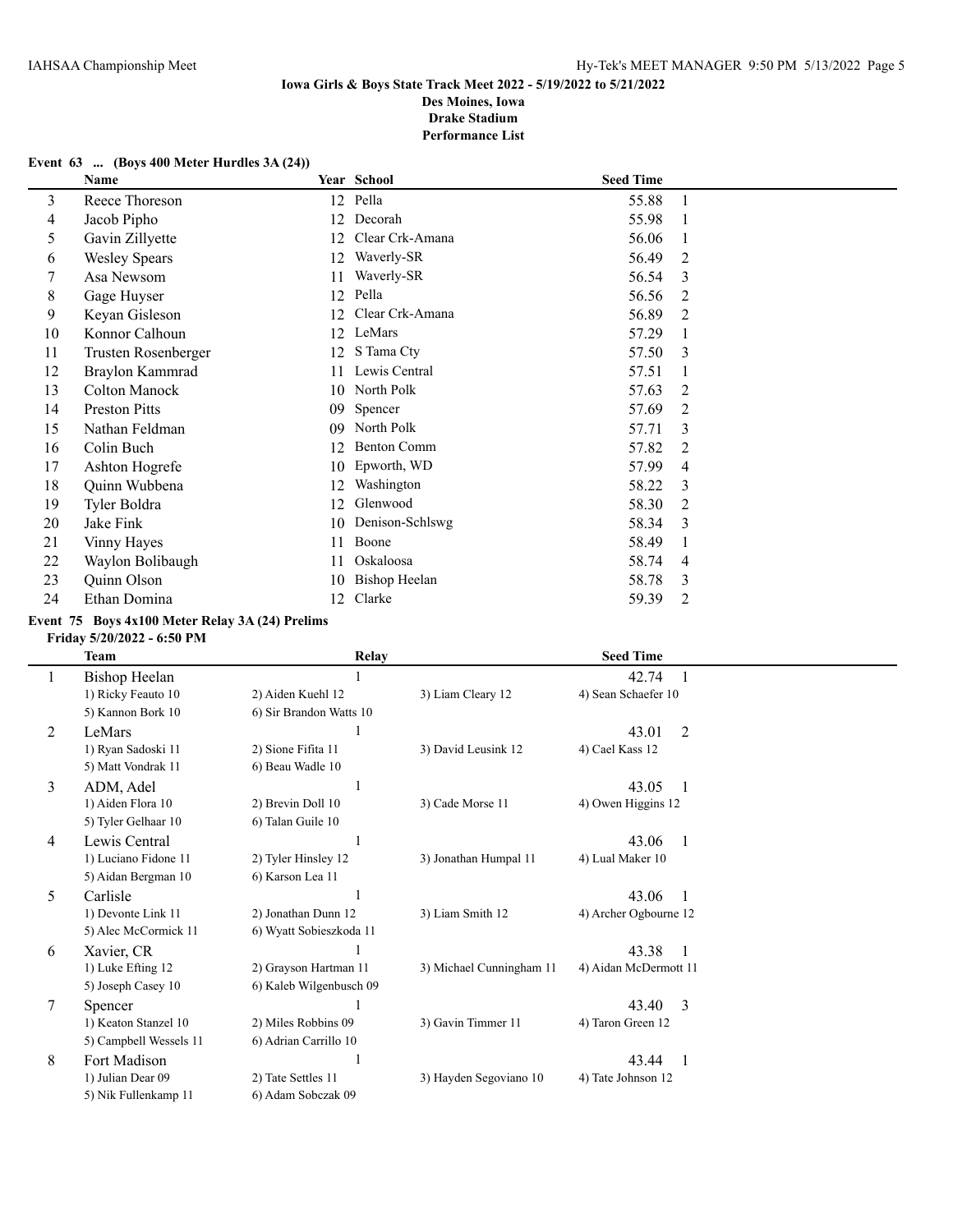|  |  | Event 75  (Boys 4x100 Meter Relay 3A (24) Prelims) |  |  |  |  |
|--|--|----------------------------------------------------|--|--|--|--|
|--|--|----------------------------------------------------|--|--|--|--|

|    | <b>Team</b>                            | Relay                             |                        | <b>Seed Time</b>                    |  |
|----|----------------------------------------|-----------------------------------|------------------------|-------------------------------------|--|
| 9  | Sioux Center                           | $\mathbf{1}$                      |                        | $\overline{4}$<br>43.47             |  |
|    | 1) Blake Bandstra 11                   | 2) Sam Stanford 12                | 3) Zachary Rozeboom 12 | 4) Caden Plasier 12                 |  |
|    | 5) Connor Kamerman 10                  | 6) Ethan Fink 11                  |                        |                                     |  |
| 10 | W Burlington                           | $\mathbf{1}$                      |                        | $\overline{2}$<br>43.49             |  |
|    | 1) Jace Figuereo 11                    | 2) Grant Boal 11                  | 3) Owen Gulick 11      | 4) Jack Riley 11                    |  |
|    | 5) Kenyon Baker 12                     | 6) Colby Booton 09                |                        |                                     |  |
| 11 | Wahlert, Dub                           | 1                                 |                        | 43.53<br>$\mathbf{1}$               |  |
|    | 1) Charlie Irwin 12                    | 2) Carson Cummer 12               | 3) Bryce Rudiger 11    | 4) Ryan Brosius 11                  |  |
|    | 5) Matthew Nachtman 11                 | 6) Kaiden Knockel 12              |                        |                                     |  |
| 12 | Clear Crk-Amana                        | 1                                 |                        | 43.57<br>3                          |  |
|    | 1) Harrison Rosenberg 12               | 2) Ben Swails 12                  | 3) Nick Johnson 11     | 4) Gage Freeman 12                  |  |
|    | 5) Jayson Bakken 12                    | 6) Ethan Pegump 12                |                        |                                     |  |
| 13 | DC-Grimes                              | 1                                 |                        | 43.61<br>2                          |  |
|    | 1) Kieran Shawhan 12                   | 2) Keaton Jackson 12              | 3) Zach Smid 10        | 4) Gavin Todd 12                    |  |
|    | 5) Jimmy Seeman 10                     | 6) Mason Jackson 11               |                        |                                     |  |
| 14 | Mt Vernon                              | 1                                 |                        | 43.72<br>2                          |  |
|    | 1) Jackson Rhomberg 11                 | 2) Leo Appleton 12                | 3) Caden Stimmel 11    | 4) Trenton Pitlik 12                |  |
|    | 5) Tyler Panos 11                      | 6) Brody Ulch 12                  |                        |                                     |  |
| 15 | Winterset                              | 1                                 |                        | 43.76<br>3                          |  |
|    | 1) Blake Bellamy 12                    | 2) Logan Fairchild 09             | 3) Caden Kleemeier 12  | 4) Dawson Forgy 12                  |  |
|    | 5) Hagan Hanselman 11                  | 6) Tate Thompson 10               |                        |                                     |  |
| 16 | Charles City                           | $\mathbf{1}$                      |                        | 43.85<br>2                          |  |
|    | 1) Jakob Sindlinger 12                 | 2) Jalil Jones 12                 | 3) Josiah Cunnings 10  | 4) Mario Hoefer 12                  |  |
|    | 5) Tino Tamayo 12                      | 6) Xavier Scott 09                |                        |                                     |  |
|    |                                        |                                   |                        | 43.86                               |  |
| 17 | North Polk                             | $\mathbf{1}$<br>2) Sal Capaldo 12 |                        | -1<br>4) Kaden Halterman 11         |  |
|    | 1) Brady Miller 11<br>5) Nick Cox 11   | 6) Shawn Wokittle 11              | 3) Tyler Sullivan 11   |                                     |  |
|    |                                        |                                   |                        |                                     |  |
| 18 | Grinnell                               | $\mathbf{1}$                      |                        | 43.87<br>$\overline{2}$             |  |
|    | 1) Evan Mahoney 10                     | 2) Rhett Nagel 12                 | 3) Calvin Jaworski 12  | 4) Josh Osborne 12                  |  |
|    | 5) Will Doty 12                        | 6) Grace Kiphanzu 11              |                        |                                     |  |
| 19 | Pella                                  | $\mathbf{1}$                      |                        | 43.87<br>3                          |  |
|    | 1) Noah Allen 12<br>5) Caleb Briggs 12 | 2) Jacob Byers 12                 | 3) CJ Shetterly 11     | 4) Blake Meyer 12                   |  |
|    |                                        | 6) Nolan Clayberg 12              |                        |                                     |  |
| 20 | Hampton-Dumont-CAL                     | 1                                 |                        | 43.96<br>2<br>4) Tony Valenzuela 11 |  |
|    | 1) Tate Murray 10                      | 2) Tate Schmitt 12                | 3) Gavin Meader 10     |                                     |  |
|    | 5) Jack Drier 11                       | 6) Logan Pfeffer 12               |                        |                                     |  |
| 21 | Maquoketa                              | 1                                 |                        | 44.10<br>3                          |  |
|    | 1) Carter Meyer 10                     | 2) Isaac Koppang 12               | 3) Keelan Hoover 11    | 4) Tye Hardin 10                    |  |
|    | 5) Tate Martin 09                      | 6) Jayden Koos 11                 |                        |                                     |  |
| 22 | Assumption                             | $\mathbf{1}$                      |                        | 44.19<br>$\overline{4}$             |  |
|    | 1) Cale Preston 11                     | 2) Derrick Bass 11                | 3) Mason McConnell 10  | 4) Angelo Jackson 10                |  |
|    | 5) Lane Gerard 10                      | 6) Johnny Argo 12                 |                        |                                     |  |
| 23 | Epworth, WD                            | $\mathbf{1}$                      |                        | 44.24<br>$\overline{3}$             |  |
|    | 1) Carson Burger 11                    | 2) Tyler Horstman 10              | 3) Ian Fagan 11        | 4) Brock Carpenter 10               |  |
|    | 5) Dillon Aulwes 10                    | 6) Eric Deutmeyer 11              |                        |                                     |  |
| 24 | Glenwood                               | $\mathbf{1}$                      |                        | $\overline{2}$<br>44.61             |  |
|    | 1) Anthony Driscoll-Lee 11             | 2) Jackson Mulkins 09             | 3) Colby Frye 11       | 4) Brock Sell 12                    |  |
|    | 5) Austin Patton 12                    | 6) Chase Darden 12                |                        |                                     |  |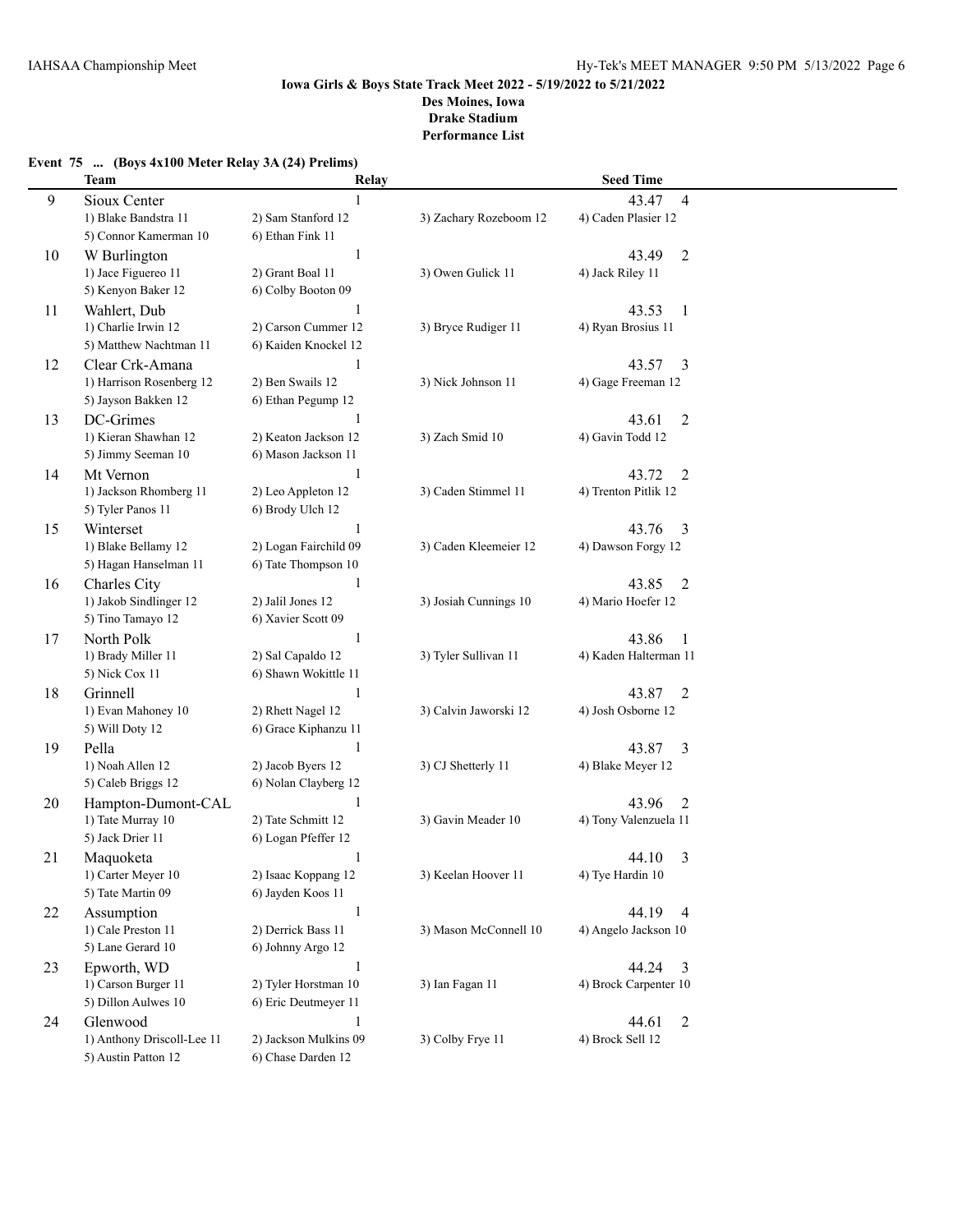#### **Event 83 Boys 4x200 Meter Relay 3A (24) Friday 5/20/2022 - 4:15 PM**

|    | <b>Team</b>                     | Relay                    |                          | <b>Seed Time</b>                   |  |
|----|---------------------------------|--------------------------|--------------------------|------------------------------------|--|
| 1  | ADM, Adel                       |                          |                          | 1:29.39<br>1                       |  |
|    | 1) Aiden Flora 10               | 2) Brevin Doll 10        | 3) Cade Morse 11         | 4) Owen Higgins 12                 |  |
|    | 5) Tyler Gelhaar 10             | 6) Zach Lohmann 10       |                          |                                    |  |
| 2  | Lewis Central                   | 1                        |                          | 1:29.90<br>1                       |  |
|    | 1) Luciano Fidone 11            | 2) Tyler Hinsley 12      | 3) Braylon Kammrad 11    | 4) Jonathan Humpal 11              |  |
|    | 5) Aidan Bergman 10             | 6) Lual Maker 10         |                          |                                    |  |
| 3  | Decorah                         | 1                        |                          | 1:29.92<br>1                       |  |
|    | 1) Addae Whitsitt 12            | 2) Ben Wymer 11          | 3) Kelley Gates 10       | 4) Haywood Stowe 12                |  |
|    | 5) Jacob Pipho 12               | 6) Gavin Groux 09        |                          |                                    |  |
| 4  | Spencer                         | 1                        |                          | 1:30.45<br>$\mathbf{1}$            |  |
|    | 1) Miles Robbins 09             | 2) Campbell Wessels 11   | 3) Gavin Timmer 11       | 4) Taron Green 12                  |  |
|    | 5) Adrian Carrillo 10           | 6) Keaton Stanzel 10     |                          |                                    |  |
| 5  | Pella                           | 1                        |                          | 1:30.62<br>$\mathbf{1}$            |  |
|    | 1) Kenson Fuller 11             | 2) Quinn Gruver 11       | 3) Caleb Briggs 12       | 4) CJ Shetterly 11                 |  |
|    | 5) Nolan Clayberg 12            | 6) Blake Meyer 12        |                          |                                    |  |
| 6  | DC-Grimes                       | 1                        |                          | $\overline{2}$<br>1:30.71          |  |
|    | 1) Kieran Shawhan 12            | 2) Keaton Jackson 12     | 3) Zach Smid 10          | 4) Gavin Todd 12                   |  |
|    | 5) Jimmy Seeman 10              | 6) Daniel Onwuramaka 11  |                          |                                    |  |
| 7  | Winterset                       | 1                        |                          | 1:30.77<br>3                       |  |
|    | 1) Blake Bellamy 12             | 2) Dawson Forgy 12       | 3) Hagan Hanselman 11    | 4) Logan Fairchild 09              |  |
|    | 5) Caden Kleemeier 12           | 6) Gavin Binns 12        |                          |                                    |  |
| 8  | Sioux Center                    | 1                        |                          | 1:31.36<br>2                       |  |
|    | 1) Blake Bandstra 11            | 2) Sam Stanford 12       | 3) Connor Kamerman 10    | 4) Caden Plasier 12                |  |
|    | 5) Ethan Fink 11                | 6) Zachary Rozeboom 12   |                          |                                    |  |
| 9  | <b>Benton Comm</b>              |                          |                          | 1:31.61<br>$\mathbf{1}$            |  |
|    | 1) Sam Wallace 11               | 2) Carson Bruns 10       | 3) Bjorn Sunesen 12      | 4) Jacob Brecht 12                 |  |
|    | 5) Aiden Harris 12              | 6) Aidan Thompson 12     |                          |                                    |  |
| 10 | Wahlert, Dub                    | 1                        |                          | 1:31.66<br>$\overline{2}$          |  |
|    | 1) Charlie Irwin 12             | 2) Carson Cummer 12      | 3) Matthew Nachtman 11   | 4) Ryan Brosius 11                 |  |
|    | 5) Bryce Rudiger 11             | 6) Drew Reilly 09        |                          |                                    |  |
| 11 | <b>Bishop Heelan</b>            | $\mathbf{1}$             |                          | 1:31.78<br>3                       |  |
|    | 1) Ricky Feauto 10              | 2) Liam Cleary 12        | 3) Aiden Kuehl 12        | 4) Sean Schaefer 10                |  |
|    | 5) Kannon Bork 10               | 6) Sir Brandon Watts 10  |                          |                                    |  |
| 12 | Hampton-Dumont-CAL              | $\mathbf{1}$             |                          | 1:31.84<br>$\mathbf{1}$            |  |
|    | 1) Tate Murray 10               | 2) Tate Schmitt 12       | 3) Gavin Meader 10       | 4) Tony Valenzuela 11              |  |
|    | 5) Jack Drier 11                | 6) Logan Pfeffer 12      |                          |                                    |  |
| 13 | Fort Madison                    | 1                        |                          | 1:31.90<br>1                       |  |
|    | 1) Julian Dear 09               | 2) Tate Settles 11       | 3) Hayden Segoviano 10   | 4) Tate Johnson 12                 |  |
|    | 5) Teague Smith 10              | 6) Nik Fullenkamp 11     |                          |                                    |  |
| 14 | Maquoketa<br>1) Carter Meyer 10 | 1<br>2) Isaac Koppang 12 | 3) Keelan Hoover 11      | 1:32.16<br>2<br>4) Tye Hardin 10   |  |
|    | 5) Jayden Koos 11               | 6) Johnny Burns 11       |                          |                                    |  |
|    | Webster City                    | 1                        |                          |                                    |  |
| 15 | 1) Jaxon Cherry 10              | 2) Keegan Hisler 10      | 3) Charlie Stansfield 12 | 1:32.19<br>2<br>4) CJ Hisler 11    |  |
|    | 5) Riley LaSourd 10             | 6) Skyler Scott 11       |                          |                                    |  |
|    |                                 | $\mathbf{1}$             |                          |                                    |  |
| 16 | Newton<br>1) Nate Maki 12       | 2) Curtis Payne 10       | 3) Reilly Trease 09      | 1:32.20<br>2<br>4) Derek Beiner 12 |  |
|    | 5) Christian Ergenbright 09     | 6) Colin Sharp 12        |                          |                                    |  |
| 17 | W Burlington                    | 1                        |                          | 1:32.22<br>2                       |  |
|    | 1) Jace Figuereo 11             | 2) Grant Boal 11         | 3) Owen Gulick 11        | 4) Jack Riley 11                   |  |
|    | 5) Kenyon Baker 12              | 6) Gediyon Boal 10       |                          |                                    |  |
|    |                                 |                          |                          |                                    |  |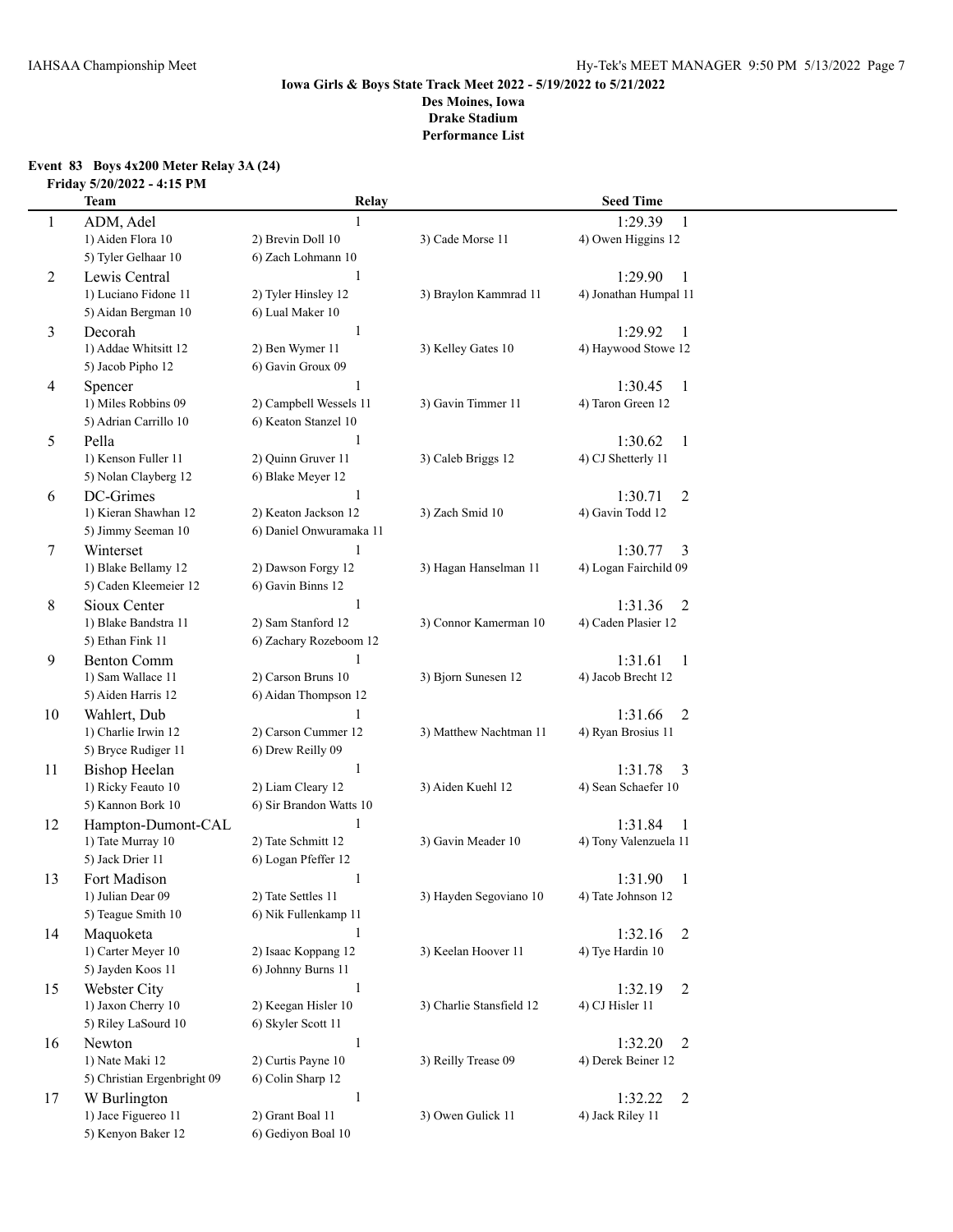|    | Team                   | Relay                  |                      | <b>Seed Time</b>          |
|----|------------------------|------------------------|----------------------|---------------------------|
| 18 | Assumption             |                        |                      | 3<br>1:32.24              |
|    | 1) Cale Preston 11     | 2) Derrick Bass 11     | 3) Lane Gerard 10    | 4) Angelo Jackson 10      |
|    | 5) Mason McConnell 10  | 6) Adam Votroubek 11   |                      |                           |
| 19 | Mt Vernon              |                        |                      | 1:32.31<br>3              |
|    | 1) Jackson Rhomberg 11 | 2) Jensen Meeker 11    | 3) Caden Stimmel 11  | 4) Owen Brase 12          |
|    | 5) Trenton Pitlik 12   | 6) Brody Ulch 12       |                      |                           |
| 20 | Nevada                 |                        |                      | 1:32.35<br>$\mathcal{E}$  |
|    | 1) Billy Gibbons 11    | 2) Karter Beving 11    | 3) Caleb Kooiker 12  | 4) Caeden DaSilva 12      |
|    | 5) Carter Holland 10   | 6) James Edwards 12    |                      |                           |
| 21 | North Polk             |                        |                      | 1:32.43<br>$\overline{4}$ |
|    | 1) Brady Miller 11     | 2) Carson Brimner 12   | 3) Shawn Wokittle 11 | 4) Kaden Halterman 11     |
|    | 5) Sal Capaldo 12      | 6) Jacob Blattel 10    |                      |                           |
| 22 | LeMars                 |                        |                      | 1:32.63<br>$\overline{4}$ |
|    | 1) Ryan Sadoski 11     | 2) Sione Fifita 11     | 3) David Leusink 12  | 4) Beau Wadle 10          |
|    | 5) Cael Kass 12        | 6) Reece Spieler 12    |                      |                           |
| 23 | Epworth, WD            |                        |                      | 3<br>1:32.63              |
|    | 1) Dillon Aulwes 10    | 2) Tyler Horstman 10   | 3) Grant Glausser 10 | 4) Ian Fagan 11           |
|    | 5) Caleb Klein 11      | 6) Drew Burds 09       |                      |                           |
| 24 | Glenwood               |                        |                      | 2<br>1:33.30              |
|    | 1) Cody Krause 11      | 2) Payton Longmeyer 10 | 3) Colby Frye 11     | 4) Brock Sell 12          |
|    | 5) Austin Patton 12    | 6) Tyler Boldra 12     |                      |                           |

#### **Event 83 ... (Boys 4x200 Meter Relay 3A (24))**

#### **Event 91 Boys 4x400 Meter Relay 3A (24) Prelims**

**Friday 5/20/2022 - 8:00 PM**

|                | <b>Team</b>             | <b>Relay</b>            |                          | <b>Seed Time</b>          |               |
|----------------|-------------------------|-------------------------|--------------------------|---------------------------|---------------|
|                | Pella                   |                         |                          | 3:24.75                   |               |
|                | 1) Jrake Van Hemert 12  | 2) Kenson Fuller 11     | 3) Reece Thoreson 12     | 4) Karl Miller 12         |               |
|                | 5) Josiah Wittenberg 12 | 6) Romon Hugan 10       |                          |                           |               |
| $\overline{2}$ | Mt Vernon               |                         |                          | 3:25.25<br>-1             |               |
|                | 1) Jensen Meeker 11     | 2) Zach Fall 11         | 3) Brady Erickson 11     | 4) Owen Brase 12          |               |
|                | 5) Trenton Pitlik 12    | 6) Carson Sansenbach 12 |                          |                           |               |
| 3              | DC-Grimes               |                         |                          | 3:26.36                   | -1            |
|                | 1) Daniel Onwuramaka 11 | $2)$ AJ Angus 10        | 3) Bo Huston 12          | 4) Ty Mikkelsen 10        |               |
|                | 5) Keaton Jackson 12    | 6) John Kitenge 10      |                          |                           |               |
| 4              | Charles City            |                         |                          | 3:26.54                   | -1            |
|                | 1) Malcolm Lopez 12     | 2) Jacob Vais 12        | 3) Griffin Franksain 12  | 4) Ian Collins 12         |               |
|                | 5) Reed Peters 11       | 6) Ethan Peterson 11    |                          |                           |               |
| 5              | <b>Benton Comm</b>      |                         |                          | 3:27.14                   | 2             |
|                | 1) Bjorn Sunesen 12     | 2) Sam Wallace 11       | 3) Jacob Brecht 12       | 4) Aiden Harris 12        |               |
|                | 5) Easton Pfiffner 10   | 6) Ryan Lange 12        |                          |                           |               |
| 6              | Epworth, WD             |                         |                          | 3:27.33                   | $\mathcal{L}$ |
|                | 1) Nathan Williams 11   | 2) Timmy Horsfall 12    | 3) Caleb Klein 11        | 4) Dylan Schroeder 12     |               |
|                | 5) Ryan Digmann 10      | 6) Daviyon Gaston 11    |                          |                           |               |
| 7              | Newton                  |                         |                          | 3:27.83                   | 2             |
|                | 1) Cody Klein 10        | 2) Treycen Garton 12    | 3) Jared Smith 11        | 4) Derek Beiner 12        |               |
|                | 5) Nathan Milburn 10    | 6) Cole Walter 10       |                          |                           |               |
| 8              | SB-Luton                |                         |                          | 3:28.12<br>$\overline{1}$ |               |
|                | 1) Gannon Aymar 11      | 2) Nick Hinkel 11       | 3) Easton Wheeler 11     | 4) Scott Kroll 11         |               |
|                | 5) Kellan Benson 09     | 6) Kaden Smith 12       |                          |                           |               |
| 9              | Boy-Hul/Rock Val        |                         |                          | 3:28.20                   | 2             |
|                | 1) Evan Janzen 11       | 2) Rilan Tiedeman 11    | 3) Landyn Van Kekerix 12 | 4) Vance Katzfey 12       |               |
|                | 5) Eric Nilles 10       | 6) Jace Van Meeteren 10 |                          |                           |               |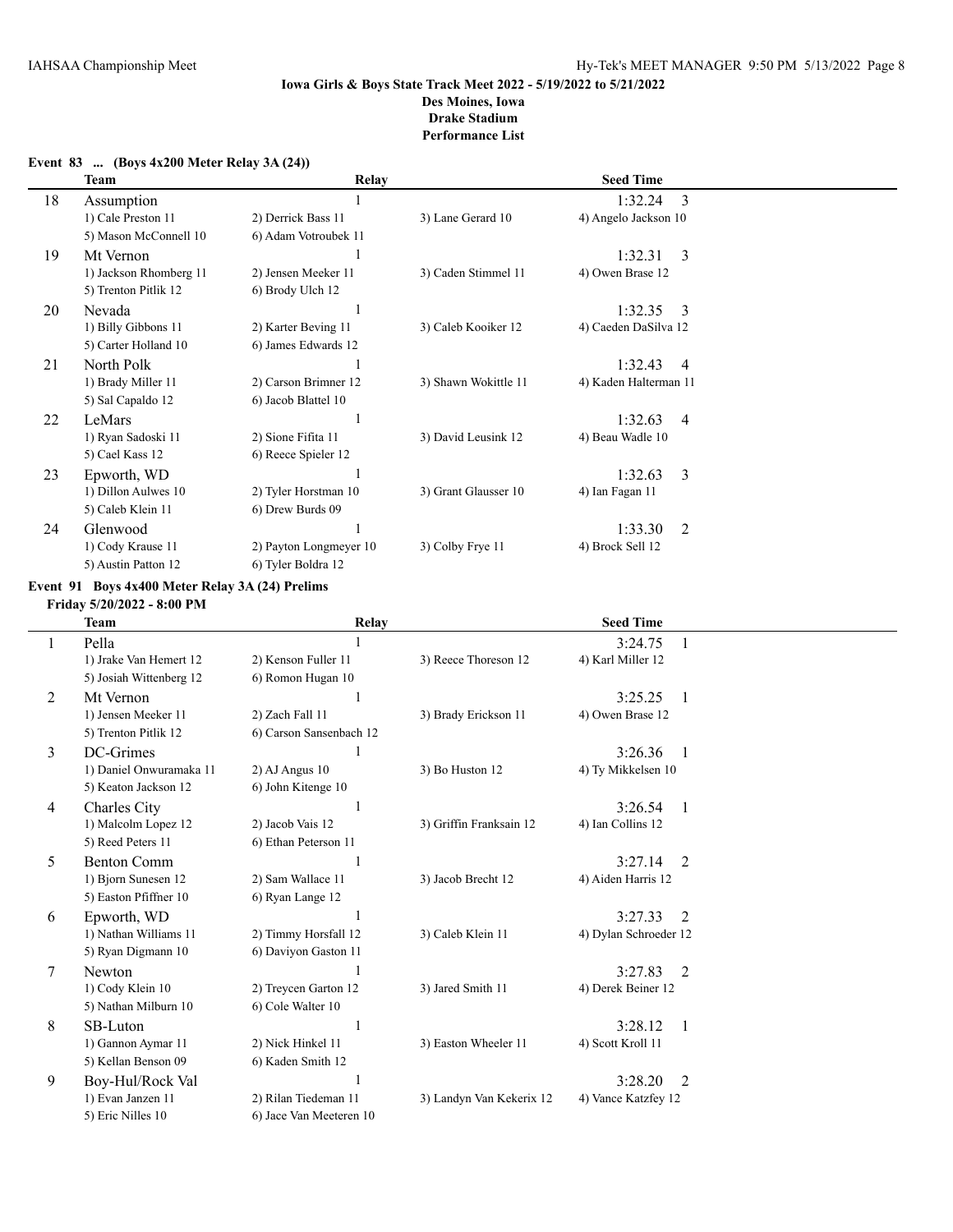|    | <b>Team</b>                                   | Relay                                      |                       | <b>Seed Time</b>                                  |  |  |
|----|-----------------------------------------------|--------------------------------------------|-----------------------|---------------------------------------------------|--|--|
| 10 | LeMars                                        |                                            |                       | $\overline{3}$<br>3:28.45                         |  |  |
|    | 1) Reece Spieler 12                           | 2) Alex Allen 10                           | 3) Teagen Kasel 10    | 4) Cael Kass 12                                   |  |  |
|    | 5) Konnor Calhoun 12                          | 6) Beau Wadle 10                           |                       |                                                   |  |  |
| 11 | North Polk                                    | 1                                          |                       | 3:28.74<br>-1                                     |  |  |
|    | 1) Jacob Blomquist 12                         | 2) Jacob Blattel 10                        | 3) Jevin Sullivan 12  | 4) Andrew Haney 12                                |  |  |
|    | 5) Colton Manock 10                           | 6) Ross Muhlbauer 11                       |                       |                                                   |  |  |
| 12 | Central DeWitt                                | 1                                          |                       | 3:29.78<br>3                                      |  |  |
|    | 1) Will Ginter 10                             | 2) Lucas Burmeister 12                     | 3) Alex Fuller 11     | 4) Hunter Blankenship 12                          |  |  |
|    | 5) Tristan Rheingans 10                       | 6) Carter Donovan 12                       |                       |                                                   |  |  |
| 13 | MOC-FV                                        |                                            |                       | 3:30.25<br>$\overline{4}$                         |  |  |
|    | 1) Luke Jeltema 12                            | 2) Ayden Klein 11                          | 3) Tyson Blom 12      | 4) AJ Bomgaars 12                                 |  |  |
|    | 5) Reese Van Zee 12                           | 6) Carter Aalbers 12                       |                       |                                                   |  |  |
| 14 | Ia Falls-Alden                                |                                            |                       | 3:30.51<br>2                                      |  |  |
|    | 1) Jaden Damiano 10                           | 2) Dartanian Morin 12                      | 3) Nathan Schmitz 11  | 4) Andrew Bicknese 11                             |  |  |
|    | 5) Will Henle 11                              | 6) Aidan Richards 10                       |                       |                                                   |  |  |
| 15 | Gilbert                                       |                                            |                       | 3:30.73<br>3                                      |  |  |
|    | 1) Bo Gidel 12                                | 2) Nolan Weber 11                          | 3) Jonathan Stoker 10 | 4) Carson Ragaller 11                             |  |  |
|    | 5) Isaac Ryan 12                              | 6) Bowen Kruse 09                          |                       |                                                   |  |  |
| 16 | Washington                                    | 1                                          |                       | 3:31.38<br>-1                                     |  |  |
|    | 1) Logan McDole 09                            | 2) Alec Ulin 10                            | 3) Evan Miller 12     | 4) Elijah Morris 11                               |  |  |
|    | 5) Cameron Vongpanya 11                       | 6) Jack Kleese 11                          |                       |                                                   |  |  |
| 17 | Clear Crk-Amana                               | 1                                          |                       | 3:32.18<br>$\overline{2}$                         |  |  |
|    | 1) Keyan Gisleson 12                          | 2) Cash Jensen 11                          | 3) Cale Berry 09      | 4) Gavin Zillyette 12                             |  |  |
|    | 5) Isaac Sorensen 09                          | 6) Cameron Kimm 11                         |                       |                                                   |  |  |
| 18 | ADM, Adel                                     | 1                                          |                       | 3:32.21<br>$\overline{2}$                         |  |  |
|    | 1) Brayden Rynearson 09                       | 2) Cade Morse 11                           | 3) Gabe Heitz 12      | 4) Caleb Crystal 12                               |  |  |
|    | 5) Brevin Doll 10                             | 6) Zach Lohmann 10                         |                       |                                                   |  |  |
| 19 | Waverly-SR                                    | $\mathbf{1}$                               |                       | 3:32.47<br>3                                      |  |  |
|    | 1) Austin Dewey 12                            | 2) Wesley Spears 12                        | 3) Jack Wilson 11     | 4) Asa Newsom 11                                  |  |  |
|    | 5) Samuel Roose 11                            | 6) Nolan Foster 09                         |                       |                                                   |  |  |
| 20 | Solon                                         | 1                                          |                       | 3:32.55<br>$\overline{4}$                         |  |  |
|    | 1) Austin Knight 10<br>5) Michael Yeomans 10  | 2) Rhett Mesch 10                          | 3) Jacob Timmons 12   | 4) Jeremy Bachus 11                               |  |  |
|    |                                               | 6) Ty Becicka 12                           |                       |                                                   |  |  |
| 21 | Assumption                                    | 1                                          |                       | 3:32.67<br>3                                      |  |  |
|    | 1) Angelo Jackson 10<br>5) KC Schaefer 12     | 2) Lane Gerard 10<br>6) Mason McConnell 10 | 3) Colton Pilgrim 11  | 4) Derrick Bass 11                                |  |  |
|    |                                               |                                            |                       |                                                   |  |  |
| 22 | <b>CPU</b>                                    | 2) Jack Witte 10                           |                       | 3:32.72<br>4                                      |  |  |
|    | 1) Brecken Andersen 09<br>5) Nathan Miller 09 | 6) Joe Dufoe 12                            | 3) Peyton Stowers 10  | 4) Blayze Havel 10                                |  |  |
|    | Lewis Central                                 | $\mathbf{1}$                               |                       |                                                   |  |  |
| 23 | 1) Ethen Fishell 12                           | 2) Gabriel Watson 11                       | 3) Luke Woltmann 10   | 3:33.55<br>$\overline{1}$<br>4) Luciano Fidone 11 |  |  |
|    | 5) Tyler Hinsley 12                           | 6) Jonathan Humpal 11                      |                       |                                                   |  |  |
|    | Atlantic                                      | 1                                          |                       | $\overline{2}$<br>3:35.90                         |  |  |
| 24 | 1) Carter Pellett 11                          | 2) Gannon O'Hara 12                        | 3) Tyson O'Brien 09   | 4) Bennett Whetstone 10                           |  |  |
|    | 5) Caden Andersen 11                          | 6) Colton Rasmussen 10                     |                       |                                                   |  |  |
|    |                                               |                                            |                       |                                                   |  |  |

#### **Event 91 ... (Boys 4x400 Meter Relay 3A (24) Prelims)**

**Event 99 Boys 4x800 Meter Relay 3A (24) Thursday 5/19/2022 - 6:10 PM**

| <b>Team</b>              | Relav                |                   | <b>Seed Time</b>   |  |
|--------------------------|----------------------|-------------------|--------------------|--|
| Pella                    |                      |                   | 8:18.98            |  |
| 1) Josiah Wittenberg 12  | 2) Trey Van Hauen 11 | 3) Karl Miller 12 | 4) Chase Lauman 11 |  |
| 5) Nathan Vander Waal 10 | 6) Wyatt Van Dyke 10 |                   |                    |  |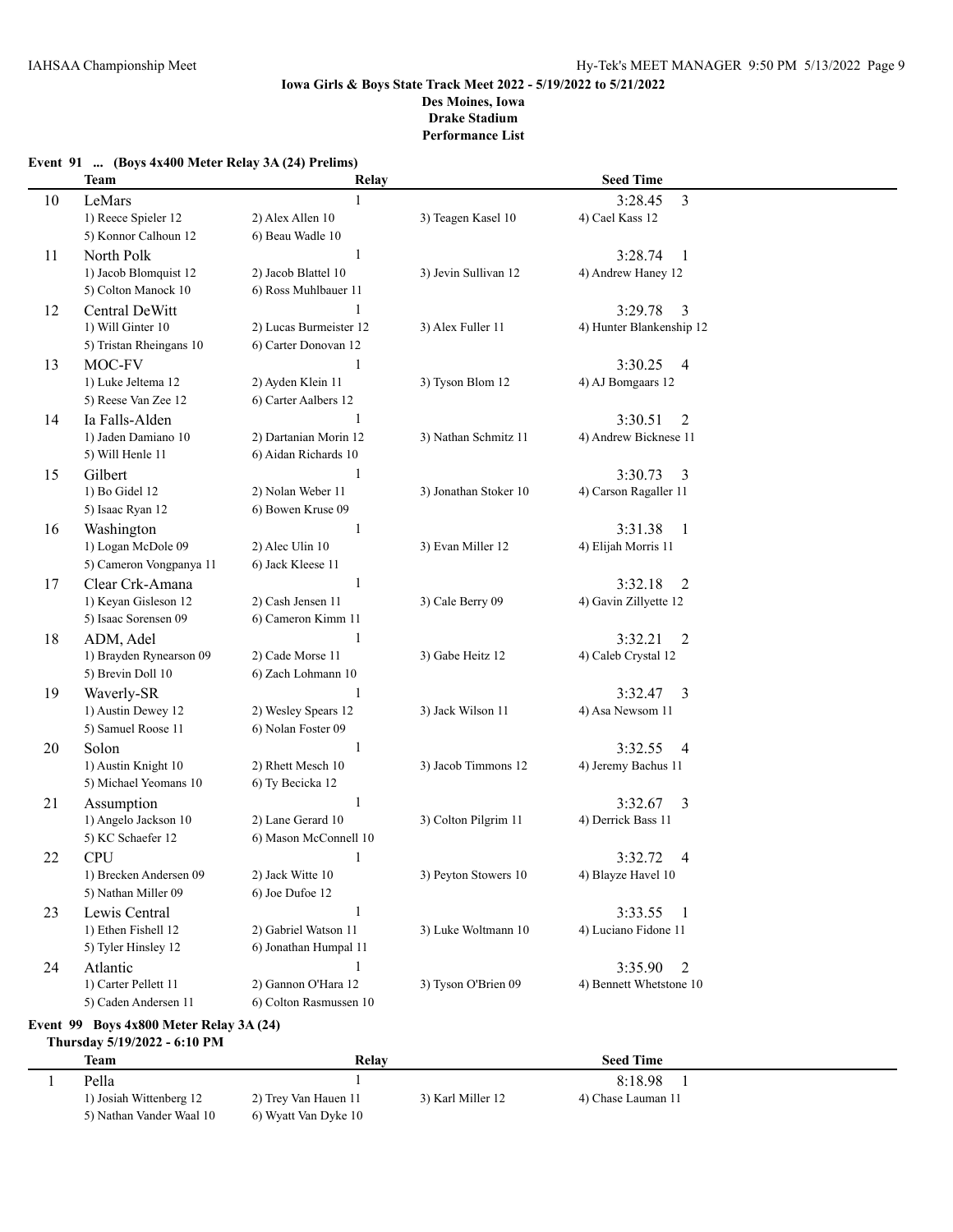#### **Event 99 ... (Boys 4x800 Meter Relay 3A (24))**

|    | <b>Team</b>             | Relay                      |                           | <b>Seed Time</b>                     |
|----|-------------------------|----------------------------|---------------------------|--------------------------------------|
| 2  | Newton                  |                            |                           | 8:19.55<br>$\overline{2}$            |
|    | 1) Derek Beiner 12      | 2) Cody Klein 10           | 3) Jared Smith 11         | 4) Treycen Garton 12                 |
|    | 5) Collin Buchli 11     | 6) Jackson Mace-Maynard 12 |                           |                                      |
| 3  | DC-Grimes               | $\mathbf{1}$               |                           | 8:20.55<br>$\mathbf{1}$              |
|    | 1) Tate McDermott 10    | 2) Sam Mora 09             | 3) AJ Angus 10            | 4) Owen Pries 12                     |
|    | 5) Jack Every 10        | 6) Alex Pries 10           |                           |                                      |
| 4  | Epworth, WD             | 1                          |                           | 8:22.30<br>$\overline{1}$            |
|    | 1) Brenden Begle 12     | 2) Nathan Williams 11      | 3) Ryan Digmann 10        | 4) Caden Coyle 12                    |
|    | 5) Eli Naumann 12       | 6) Dylan Schroeder 12      |                           |                                      |
|    | Winterset               | $\mathbf{1}$               |                           | 8:24.01                              |
| 5  | 1) Eli Cowman 10        | 2) Gavin Day 09            | 3) Mason Back 11          | $\overline{2}$<br>4) Blake Freese 12 |
|    | 5) Ben Strohbehn 09     | 6) Luke Heithoff 11        |                           |                                      |
|    |                         | 1                          |                           |                                      |
| 6  | Decorah                 |                            |                           | 8:25.30<br>2                         |
|    | 1) Hogan Smith 12       | 2) Cade Olson 11           | 3) Thomas Hammel 09       | 4) Bennett Schutte 12                |
|    | 5) Brayden Hartl 10     | 6) Landan Folkedahl 12     |                           |                                      |
| 7  | ADM, Adel               |                            |                           | 8:26.25<br>3                         |
|    | 1) Caleb Crystal 12     | 2) Shay Holdmeyer 09       | 3) Quinton Kimrey 12      | 4) Clay Gustafson 12                 |
|    | 5) Cooper Greenslade 12 | 6) Ryan Entriken 10        |                           |                                      |
| 8  | S Tama Cty              | 1                          |                           | 8:27.46<br>3                         |
|    | 1) James Brant 10       | 2) Jonathan Meyer 12       | 3) Trusten Rosenberger 12 | 4) Tommy Tyynismaa 10                |
|    | 5) Cade Rosenberger 10  | 6) Braxten Rohrs 10        |                           |                                      |
| 9  | MOC-FV                  | 1                          |                           | 8:29.68<br>$\mathbf{1}$              |
|    | 1) Jack Huang 12        | 2) Tyson Blom 12           | 3) Thomas Tracy 12        | 4) Samuel May 12                     |
|    | 5) Micah De Young 11    | 6) Isaiah Hulsof 11        |                           |                                      |
| 10 | Mt Vernon               | $\mathbf{1}$               |                           | 8:30.32<br>1                         |
|    | 1) Zach Fall 11         | 2) Alex Fencl 12           | 3) Ben Gilbert-Binder 12  | 4) Jensen Meeker 11                  |
|    | 5) Carson Sansenbach 12 | 6) Ryne Moeller 11         |                           |                                      |
| 11 | Fairfield               | $\mathbf{1}$               |                           | 8:30.35<br>$\mathbf{1}$              |
|    | 1) Kaidyn Mickels 12    | 2) Ben Boatright 10        | 3) Dallen Rippey 11       | 4) Gavin VanVeen 11                  |
|    | 5) Dylan Adam 09        | 6) Riley Perkins 09        |                           |                                      |
| 12 | <b>CPU</b>              | 1                          |                           | 8:30.92<br>3                         |
|    | 1) Jack Witte 10        | 2) Peyton Stowers 10       | 3) Brecken Andersen 09    | 4) Blayze Havel 10                   |
|    | 5) Eli Larson 12        | 6) Robbie Dillon 12        |                           |                                      |
| 13 | Knoxville               | 1                          |                           | 8:31.14<br>$\overline{4}$            |
|    | 1) Kaden Curry 11       | 2) Tristin DeJong 11       | 3) Seth Walraven 12       | 4) Kaden McGill 11                   |
|    | 5) Hayden Willoughby 10 | 6) Chaz Graves 09          |                           |                                      |
| 14 | SB-Luton                | 1                          |                           | 8:31.24<br>2                         |
|    | 1) Easton Wheeler 11    | 2) Carter Eldridge 10      | 3) Gannon Aymar 11        | 4) Carlos Rodriguez 12               |
|    | 5) Scott Kroll 11       | 6) Jack Moreau 11          |                           |                                      |
| 15 | Spencer                 | $\mathbf{1}$               |                           | 8:31.37<br>3                         |
|    | 1) Van Munson 10        | 2) Sergio Tello 09         | 3) Parker Halder 12       | 4) Will Crane 12                     |
|    | 5) Boston Day 10        |                            |                           |                                      |
| 16 | Xavier, CR              | $\mathbf{1}$               |                           | 8:31.76<br>2                         |
|    | 1) Marcus Camacho 10    | 2) Jevin Rexroth 11        | 3) Zack Pisney 11         | 4) Josef Lemker 11                   |
|    | 5) Gunnar Black 09      | 6) Lucas Frost 10          |                           |                                      |
| 17 | Mt Pleasant             | $\mathbf{1}$               |                           | 8:34.70<br>2                         |
|    | 1) Jacob Richtman 11    | 2) Gabe Feldmann 11        | 3) Isaac Rynders 11       | 4) Isaiah Albright 12                |
|    | 5) Nathan McWilliams 12 | 6) Dylon Hagans 12         |                           |                                      |
| 18 | Central DeWitt          | $\mathbf{1}$               |                           | 8:36.52<br>3                         |
|    | 1) Carter Donovan 12    | 2) Will Ginter 10          | 3) Ben Zimmer 10          | 4) Caleb Olson 09                    |
|    | 5) Sam Bloom 11         | 6) Paul Kuehn 11           |                           |                                      |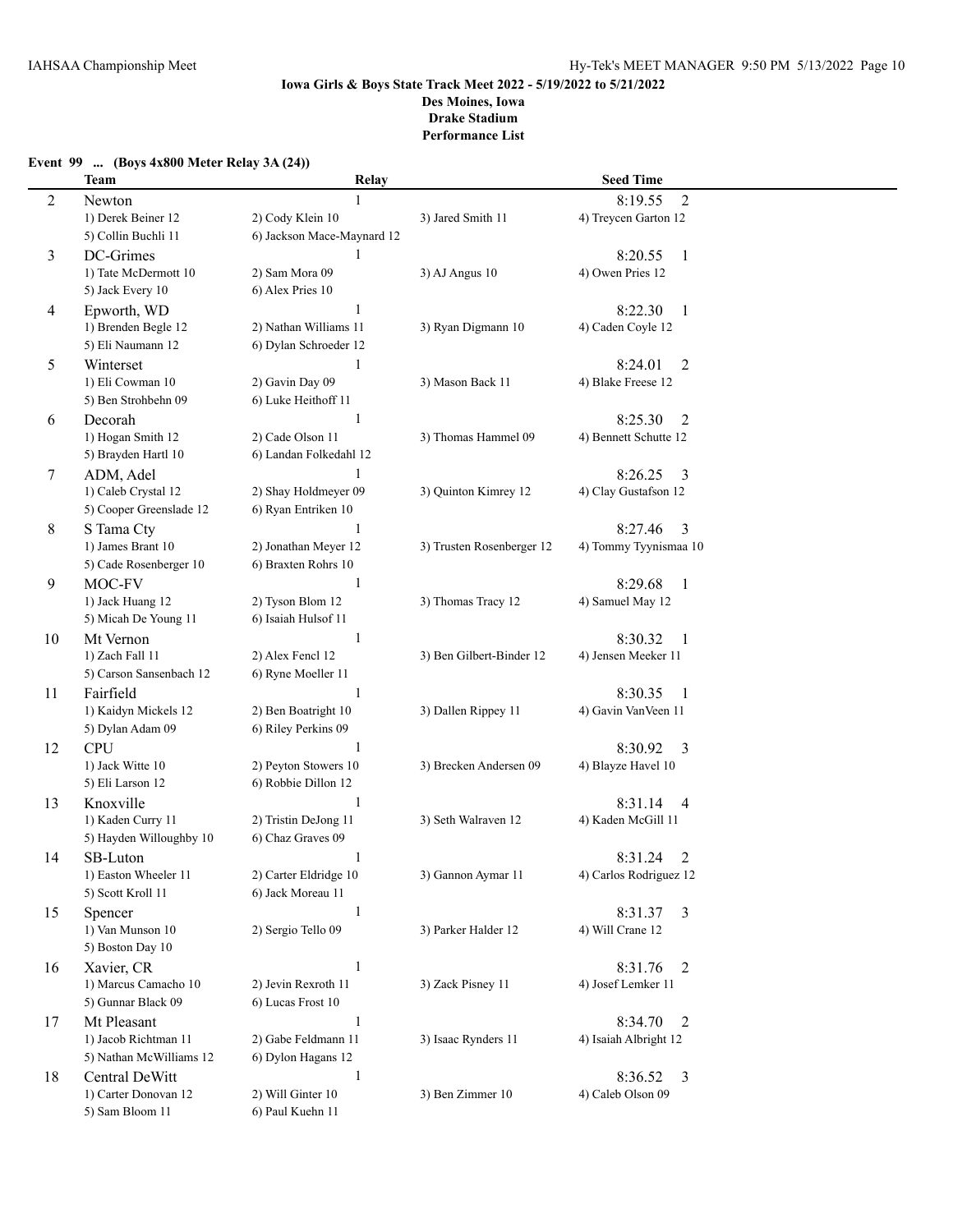## **Event 99 ... (Boys 4x800 Meter Relay 3A (24))**

|    | Team                      | Relay                |                        | <b>Seed Time</b>        |  |
|----|---------------------------|----------------------|------------------------|-------------------------|--|
| 19 | Denison-Schlswg           |                      |                        | 8:36.54                 |  |
|    | 1) Leonardo Flores 11     | 2) Ricky Ledesma 12  | 3) Brian Ibarra 11     | 4) Ethan Perrien 11     |  |
|    | 5) Esteban Castellanos 12 | 6) Jake Fink 10      |                        |                         |  |
| 20 | Humboldt                  |                      |                        | 8:36.84                 |  |
|    | 1) Jackson Dodd 09        | 2) Mason Van Pelt 09 | 3) Jackson Chambers 12 | 4) Trevor Jacobson 12   |  |
|    | 5) Mason Brown 10         | 6) Caden Matson 12   |                        |                         |  |
| 21 | Atlantic                  |                      |                        | 8:37.11<br>2            |  |
|    | 1) Caden Andersen 11      | 2) Alex Sonntag 10   | 3) Jayden Proehl 11    | 4) Bennett Whetstone 10 |  |
|    | 5) Zane Berg 12           | 6) Andrew Engler 12  |                        |                         |  |
| 22 | Assumption                |                      |                        | 8:38.36<br>-3           |  |
|    | 1) Peyton Pilgrim 10      | 2) Colton Pilgrim 11 | 3) Connor Lerch 09     | 4) Collin Duax 12       |  |
|    | 5) David Lochner 11       |                      |                        |                         |  |
| 23 | Glenwood                  |                      |                        | 8:39.80<br>3            |  |
|    | 1) Andrew Smith 10        | 2) Jake Shannon 10   | 3) Nolan Mount 10      | 4) Andrew Williams 12   |  |
|    | 5) Preston Slayman 11     | 6) Bryant Keller 10  |                        |                         |  |
| 24 | Nevada                    |                      |                        | 8:40.99<br>2            |  |
|    | 1) Carter Holland 10      | 2) Rhett Harter 10   | 3) Brian Rohde 09      | 4) Nick Frideres 11     |  |
|    | 5) Frank Engstrom 10      | 6) Rowan Steele 10   |                        |                         |  |

# **Event 113 Boys Distance Medley 3A (24)**

#### **Friday 5/20/2022 - 6:00 PM**

|    | <b>Team</b>             | Relay                    |                       | <b>Seed Time</b>                    |  |
|----|-------------------------|--------------------------|-----------------------|-------------------------------------|--|
| 1  | DC-Grimes               |                          |                       | 3:37.67<br>-1                       |  |
|    | 1) Keaton Jackson 12    | 2) Gavin Todd 12         | 3) Bo Huston 12       | 4) Aidan Ramsey 12                  |  |
|    | 5) Daniel Onwuramaka 11 | 6) Tate McDermott 10     |                       |                                     |  |
| 2  | Washington              |                          |                       | 3:39.03<br>$\mathbf{1}$             |  |
|    | 1) Austin Rebling 11    | 2) Jacob Miller 12       | 3) Ethan Patterson 11 | 4) Lance Sobaski 12                 |  |
|    | 5) Alec Ulin 10         | 6) Elijah Morris 11      |                       |                                     |  |
| 3  | Waverly-SR              |                          |                       | 3:40.20<br>$\overline{1}$           |  |
|    | 1) Ryan Folkerts 12     | 2) Nolan Foster 09       | 3) Austin Dewey 12    | 4) Nick Kepford 12                  |  |
|    | 5) Jack Wilson 11       | 6) Caleb Hoins 11        |                       |                                     |  |
| 4  | Decorah                 |                          |                       | 3:40.79<br>2                        |  |
|    | 1) Gavin Groux 09       | 2) Jacob Pipho 12        | 3) Kaiden Quandahl 10 | 4) Bennett Schutte 12               |  |
|    | 5) Addae Whitsitt 12    | 6) Cade Olson 11         |                       |                                     |  |
| 5  | <b>CPU</b>              |                          |                       | 3<br>3:41.02                        |  |
|    | 1) Joe Dufoe 12         | 2) Aaron Kramer 12       | 3) Peyton Stowers 10  | 4) Eli Larson 12                    |  |
|    | 5) Cole Werner 11       | 6) Jack Witte 10         |                       |                                     |  |
| 6  | Clear Crk-Amana         |                          |                       | 3:41.34<br>2                        |  |
|    | 1) Ben Swails 12        | 2) Gage Freeman 12       | 3) Keyan Gisleson 12  | 4) Gavin Zillyette 12               |  |
|    | 5) Cash Jensen 11       | 6) Cale Berry 09         |                       |                                     |  |
| 7  | Mt Vernon               |                          |                       | 3:41.88<br>$\overline{\phantom{0}}$ |  |
|    | 1) Jackson Rhomberg 11  | 2) Brady Erickson 11     | 3) Zach Fall 11       | 4) Carson Sansenbach 12             |  |
|    | 5) Owen Brase 12        | 6) Trenton Pitlik 12     |                       |                                     |  |
| 8  | Newton                  |                          |                       | 3:41.96<br>$\overline{1}$           |  |
|    | 1) Curtis Payne 10      | 2) Treycen Garton 12     | 3) Cody Klein 10      | 4) Jackson Mace-Maynard 12          |  |
|    | 5) Derek Beiner 12      | 6) Nate Maki 12          |                       |                                     |  |
| 9  | Epworth, WD             |                          |                       | 3:43.63<br>$\overline{4}$           |  |
|    | 1) Eric Deutmeyer 11    | 2) Ian Fagan 11          | 3) Caleb Klein 11     | 4) Dylan Schroeder 12               |  |
|    | 5) Tyler Horstman 10    | 6) Brenden Begle 12      |                       |                                     |  |
| 10 | Boy-Hul/Rock Val        |                          |                       | 3:43.68<br>1                        |  |
|    | 1) Dawson Van Beek 12   | 2) Landyn Van Kekerix 12 | 3) Rilan Tiedeman 11  | 4) Evan Janzen 11                   |  |
|    | 5) Treyton De Ruyter 12 | 6) Vance Katzfey 12      |                       |                                     |  |
|    |                         |                          |                       |                                     |  |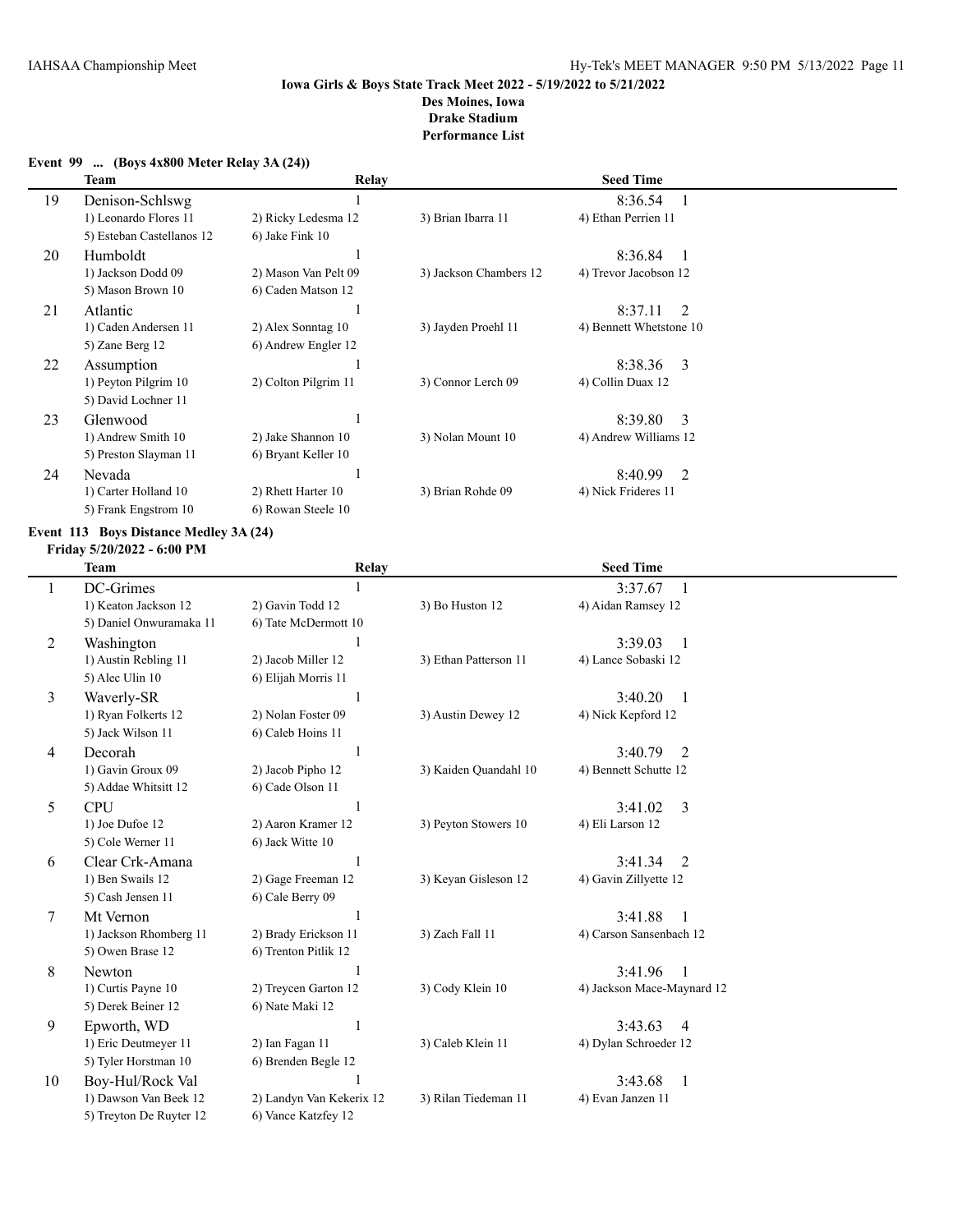**Event 113 ... (Boys Distance Medley 3A (24))**

#### **Iowa Girls & Boys State Track Meet 2022 - 5/19/2022 to 5/21/2022 Des Moines, Iowa Drake Stadium Performance List**

## **Team Relay Seed Time** 11 Denison-Schlswg 1 3:43.75 1 1) David Cardenas 11 2) Jake Fink 10 3) Luke Wiebers 10 4) Leonardo Flores 11 5) Anthony Arambula 09 6) Ethan Perrien 11 12 MOC-FV 1 3:44.11 2 1) Caiden Moss 11 2) Luke Jeltema 12 3) Ayden Klein 11 4) Samuel May 12 5) Jack Huang 12 6) Reese Van Zee 12 13 SB-Luton 1 3:44.43 3 1) Kaden Smith 12 2) Easton Wheeler 11 3) Scott Kroll 11 4) Carlos Rodriguez 12 5) Julian Wolfe 12 6) Gannon Aymar 11 14 Pella 2:45.08 2 1) Kenson Fuller 11 2) Quinn Gruver 11 3) Jrake Van Hemert 12 4) Chase Lauman 11 5) Josiah Wittenberg 12 6) Karl Miller 12 15 Marion 1 3:45.22 2 1) Brayson Laube 11 2) Eliot Sharp 12 3) Alex Mota 11 4) Shane Erb 12 5) Elliott Dyrland 11 6) Blake Roling 12 16 Lewis Central 1 3:45.70 2 1) Curtis Witte 10 2) Aidan Bergman 10 3) Luke Woltmann 10 4) Ethen Fishell 12 5) Kade Diercks 10 6) Gabriel Watson 11 17 Wahlert, Dub 1 3:46.12 5 1) Isaac Pfeiffer 10 2) Seamus Crahan 11 3) Wilson Oberfoell 12 4) Will Richardson 09 5) Matthew Nachtman 11 6) Drew Reilly 09 18 ADM, Adel 1 3:46.47 2 1) Cade Morse 11 2) Owen Higgins 12 3) Caleb Crystal 12 4) Clay Gustafson 12 5) Zach Lohmann 10 6) Grant Engleman 09 19 Solon 1 3:48.18 3 1) Grant Gerdin 12 2) Jacob Timmons 12 3) Austin Knight 10 4) Ty Becicka 12 5) Michael Yeomans 10 6) Parker Pentico 12 20 North Polk 1 3:48.23 1 1) Tyler Sullivan 11 2) Jevin Sullivan 12 3) Jacob Blomquist 12 4) Zach Sporaa 11 5) Brady Miller 11 6) Kaden Halterman 11 21 Oskaloosa 1 3:48.36 3 1) Tatum Westercamp 11 2) Colin Snitker 12 3) Waylon Bolibaugh 11 4) Patrick DeRonde 12 5) Jaden DeRonde 09 6) Aden Scott 12 22 Spencer 1 3:48.41 4 1) Jack Berends 09 2) Adrian Carrillo 10 3) Ross Carlson 10 4) Parker Halder 12 5) Keaton Stanzel 10 23 Creston 1 3:48.47 3 1) Xander Drake 09 2) Payton Conley 11 3) Casen Dryden 09 4) Brandon Briley 10 5) Austin Seaton 11 6) Austin Evans 10 24 Humboldt 1 3:49.40 2 1) Corey Dettmann 10 2) Carson Berte 12 3) Caden Matson 12 4) Trevor Jacobson 12 5) Ryder Wickett 12 6) Mason Van Pelt 09

## **Event 121 Boys High Jump 3A (24)**

**Thursday 5/19/2022 - 2:00 PM**

|   | Name          | <b>Year School</b> | <b>Seed Mark</b> |  |
|---|---------------|--------------------|------------------|--|
|   | Ian Collins   | 12 Charles City    | $6 - 08.00$      |  |
| ∠ | Nolan Meyer   | 12 Bond-Farrar     | $6-04.00$        |  |
|   | Jack Noble    | 12 North Polk      | $6 - 04.00$      |  |
| 4 | Keith Moko    | 12 Newton          | 6-03.00          |  |
|   | Parker Elder  | 12 Pella           | $6 - 02.00$      |  |
|   | Vince Benetti | 11 ADM, Adel       | $6 - 02.00$      |  |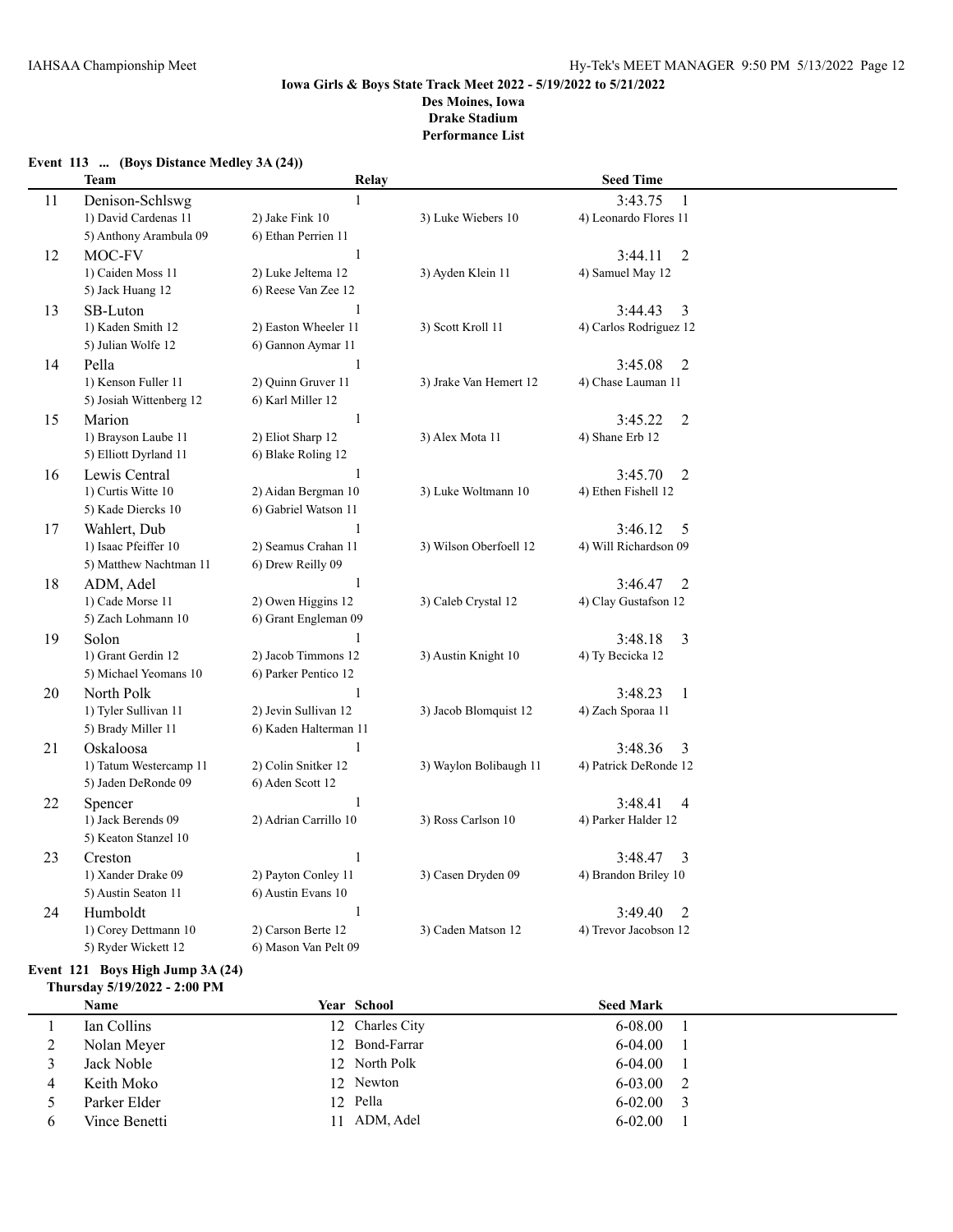## **Event 121 ... (Boys High Jump 3A (24))**

|                          | Name                             |    | Year School           | <b>Seed Mark</b> |                |
|--------------------------|----------------------------------|----|-----------------------|------------------|----------------|
| 7                        | Tye Hardin                       |    | 10 Maquoketa          | $6 - 02.00$      | 1              |
| 8                        | Sione Fifita                     | 11 | LeMars                | $6 - 02.00$      | 1              |
| 9                        | Cody Krause                      | 11 | Glenwood              | $6 - 02.00$      | 1              |
| 10                       | Jesse Van Kalsbeek               | 10 | MOC-FV                | $6 - 02.00$      | 3              |
| 11                       | Jaron Bleeker                    |    | 10 Bishop Heelan      | $6 - 02.00$      | 2              |
| 12                       | Dallas Fairbanks                 | 09 | Vinton-Shellbrg       | 6-01.00          | 3              |
| 13                       | <b>Trevor Turner</b>             | 11 | Storm Lake            | 6-01.00          | 4              |
| 14                       | <b>Colton Rasmussen</b>          |    | 10 Atlantic           | $6 - 01.00$      | 2              |
| 15                       | Jayton Poole                     |    | 12 Boone              | $6 - 01.00$      | 2              |
| 16                       | Kord Ostrander                   |    | 12 Glenwood           | 6-01.00          | 5              |
| 17                       | Jayden Proehl                    |    | 11 Atlantic           | 6-01.00          | 3              |
| 18                       | Mikey DiPrima                    |    | 12 Fort Madison       | $6 - 01.00$      | 1              |
| 19                       | <b>Brady Erickson</b>            | 11 | Mt Vernon             | $6 - 01.00$      | 2              |
| 20                       | Kasen Bailey                     | 12 | Washington            | $6 - 00.00$      | $\overline{2}$ |
| 21                       | Ethan Patterson                  | 11 | Washington            | $6 - 00.00$      | 3              |
| 22                       | Josiah Cunnings                  | 10 | Charles City          | $6 - 00.00$      | $\overline{c}$ |
| 23                       | Kaiden Quandahl                  |    | 10 Decorah            | $6 - 00.00$      | 3              |
| 24                       | Tate Schmitt                     |    | 12 Hampton-Dumont-CAL | $6 - 00.00$      | $\overline{2}$ |
|                          | Event 129 Boys Long Jump 3A (24) |    |                       |                  |                |
|                          | Friday 5/20/2022 - 2:05 PM       |    |                       |                  |                |
|                          | Name                             |    | Year School           | <b>Seed Mark</b> |                |
| $\mathbf{1}$             | Ian Collins                      |    | 12 Charles City       | 22-09.00         | 1              |
| $\overline{c}$           | Josiah Cunnings                  | 10 | Charles City          | 22-07.00         | 2              |
| 3                        | Haywood Stowe                    | 12 | Decorah               | 21-11.00         | 3              |
| $\overline{\mathcal{L}}$ | Keith Moko                       | 12 | Newton                | 21-10.50         | 1              |
| 5                        | Aiden Kuehl                      | 12 | <b>Bishop Heelan</b>  | 21-09.25         | 1              |
| 6                        | Anthony Glay                     | 11 | DC-Grimes             | 21-08.25         | 1              |
| 7                        | Archer Ogbourne                  | 12 | Carlisle              | 21-06.50         | 2              |
| 8                        | Taiten Den Besten                |    | 10 Boy-Hul/Rock Val   | 21-03.75         | $\overline{2}$ |
| 9                        | Parker Elder                     |    | 12 Pella              | 21-03.00         | 3              |
| 10                       | Cody Krause                      | 11 | Glenwood              | 21-00.50         | 1              |
| 11                       | <b>Ben Swails</b>                | 12 | Clear Crk-Amana       | 20-11.50         | 1              |
| 12                       | CJ Shetterly                     |    | 11 Pella              | 20-09.75         | 4              |
| 13                       | Gavin Montalvo                   |    | 11 Knoxville          | 20-09.00         | 5              |
| 14                       | Anthony Driscoll-Lee             |    | 11 Glenwood           | 20-08.50         | 2              |
| 15                       | Keelan Hoover                    |    | 11 Maquoketa          | 20-08.25         |                |
| 16                       | Will Davidson                    |    | 11 Mt Pleasant        | 20-07.00         | 2              |
| 17                       | Samuel Roose                     |    | 11 Waverly-SR         | 20-06.50         | 4              |
| 18                       | Daviyon Gaston                   | 11 | Epworth, WD           | 20-03.50         | 5              |
| 19                       | Tyler Gelhaar                    |    | 10 ADM, Adel          | 20-02.50         | 2              |
| 20                       | Juni McPhee                      | 11 | Carlisle              | 20-02.50         | 6              |
| 21                       | Coleton Beasler-Weber            |    | 10 Xavier, CR         | 20-02.50         | 2              |
| 22                       | <b>Tristin DeJong</b>            |    | 11 Knoxville          | 20-01.25         | 7              |
| 23                       | Jack Noble                       |    | 12 North Polk         | 19-09.25         | 1              |
| 24                       | Jevin Sullivan                   |    | 12 North Polk         | 19-04.25         | 2              |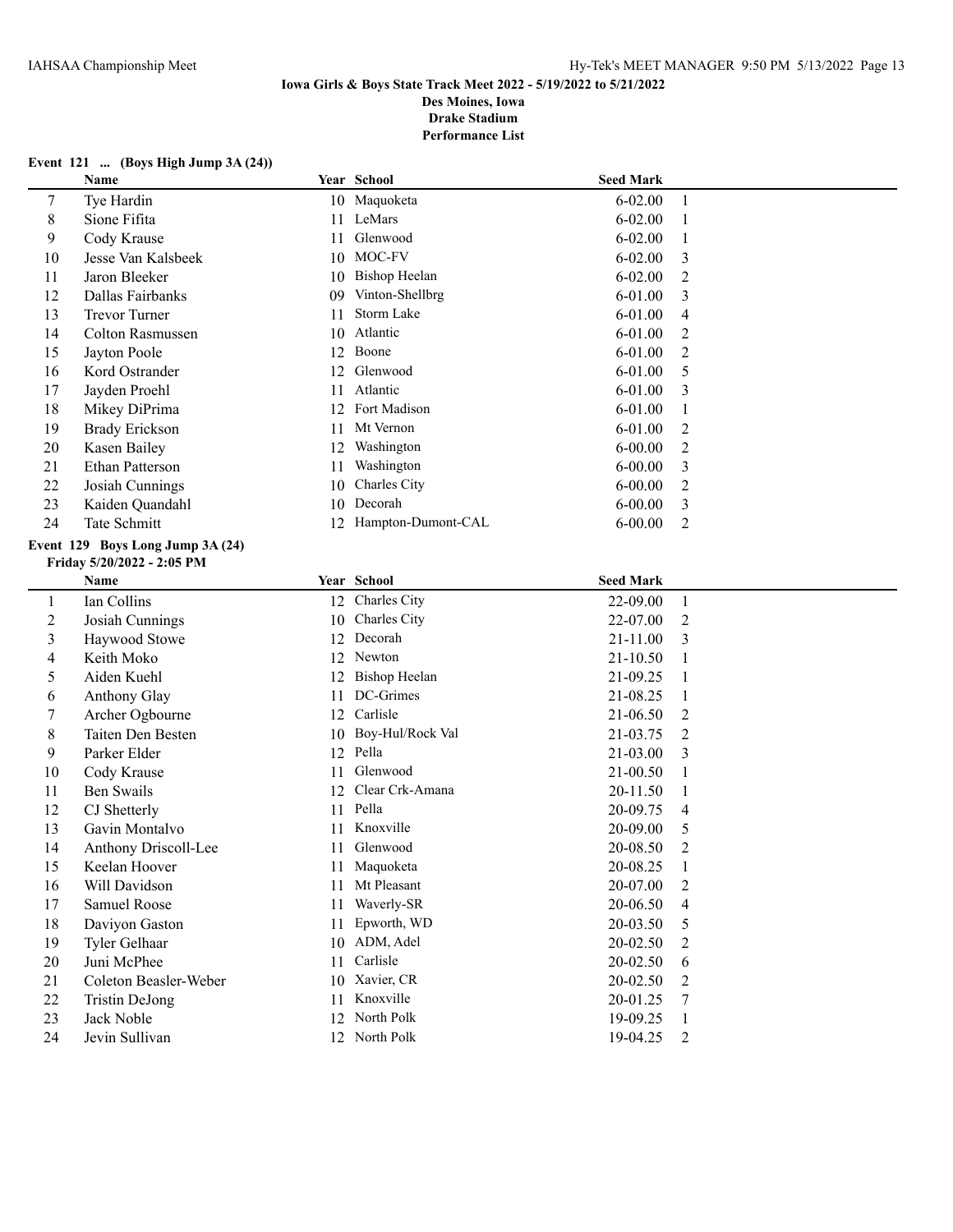## **Event 137 Boys Discus Throw 3A (24) Thursday 5/19/2022 - 4:30 PM**

|                         | <b>Name</b>                     |    | Year School          | <b>Seed Mark</b> |                |
|-------------------------|---------------------------------|----|----------------------|------------------|----------------|
| 1                       | <b>Brandon VanderSluis</b>      |    | 12 LeMars            | 170-01           | $\mathbf{1}$   |
| $\overline{c}$          | Duke Faley                      | 11 | Wahlert, Dub         | 161-06           | 1              |
| 3                       | <b>Brandon Fischer</b>          | 11 | Pella                | 159-10           | 1              |
| $\overline{4}$          | J.J. Moore                      | 12 | Webster City         | 157-02           | 1              |
| 5                       | Hunter Deyo                     | 12 | Lewis Central        | 156-07           | $\mathbf{1}$   |
| 6                       | Joseph Hjelle                   | 12 | Decorah              | 156-05           | 2              |
| $\tau$                  | Brennen Blegen                  | 10 | <b>Benton Comm</b>   | 154-02           | $\mathbf{1}$   |
| $\,$ 8 $\,$             | Jameson Bieker                  | 12 | Harlan               | 153-09           | 2              |
| 9                       | Aaron Campbell                  | 12 | Grinnell             | 152-02           | 2              |
| 10                      | Bryan Zylstra                   | 12 | Boy-Hul/Rock Val     | 151-09           | 2              |
| 11                      | Brayden Hartman                 | 11 | Washington           | 150-10           | 1              |
| 12                      | Dakota Hoffman                  | 12 | Epworth, WD          | 146-07           | 3              |
| 13                      | Caden Lafleur                   |    | 12 Bishop Heelan     | 146-04           | 3              |
| 14                      | Josiah Bundt                    |    | 12 MOC-FV            | 146-00           | 4              |
| 15                      | <b>Tylar Lutgen</b>             | 11 | SB-Luton             | 145-00           | 5              |
| 16                      | Zach Sidles                     | 10 | Independence         | 143-07           | 4              |
| 17                      | Collin Grau                     | 12 | Maquoketa            | 143-05           | 2              |
| 18                      | Ty Hulshof                      | 12 | Sioux Center         | 142-06           | 6              |
| 19                      | Gunner Schmitz                  | 11 | Harlan               | 140-06           | 3              |
| 20                      | Cole White                      |    | 10 Clarke            | 140-02           | $\mathbf{1}$   |
| 21                      | Lucas Annable                   |    | 12 ADM, Adel         | 139-09           | $\overline{c}$ |
| 22                      | Jairus Davis                    | 12 | Clarke               | 139-06           | 3              |
| 23                      | Charlie Rhoads                  | 11 | North Polk           | 138-04           | $\overline{2}$ |
| 24                      | Kole Williams                   |    | 12 Washington        | 135-00           | 2              |
|                         | Event 145 Boys Shot Put 3A (24) |    |                      |                  |                |
|                         | Friday 5/20/2022 - 4:30 PM      |    |                      |                  |                |
|                         | Name                            |    | Year School          | <b>Seed Mark</b> |                |
| $\mathbf{1}$            | <b>Brandon VanderSluis</b>      |    | 12 LeMars            | 60-07.25         | $\mathbf{1}$   |
| $\sqrt{2}$              | Joseph Hjelle                   | 12 | Decorah              | 57-10.00         | 1              |
| $\overline{\mathbf{3}}$ | J.J. Moore                      | 12 | Webster City         | 56-08.75         | $\mathbf{1}$   |
| 4                       | Dakota Hoffman                  | 12 | Epworth, WD          | 56-06.50         | 2              |
| 5                       | Carter Boley                    | 12 | DC-Grimes            | 54-04.00         | $\mathbf{1}$   |
| 6                       | Jackson McNulty                 | 11 | North Polk           | 53-11.25         | 2              |
| $\tau$                  | Vince Benetti                   | 11 | ADM, Adel            | 52-11.50         | 2              |
| $\,8\,$                 | Brayden Hartman                 |    | 11 Washington        | 51-05.50         | 1              |
| 9                       | Hunter Deyo                     |    | 12 Lewis Central     | 51-03.50         |                |
| 10                      | Jaxon Woodyard                  |    | 12 Algona            | 51-03.00         | 3              |
| 11                      | <b>Brandon Fischer</b>          |    | 11 Pella             | 50-11.25         |                |
| 12                      | Bryan Zylstra                   |    | 12 Boy-Hul/Rock Val  | 50-09.25         | 2              |
| 13                      | Kahle Rattray                   |    | 12 Carlisle          | 50-08.50         | 2              |
| 14                      | Tino Tamayo                     |    | 12 Charles City      | 49-05.50         | 3              |
| 15                      | Josh Ernzen                     |    | 12 Epworth, WD       | 48-11.25         | 4              |
| 16                      | Parker Matiyow                  |    | 11 Lewis Central     | 48-10.00         | 2              |
| 17                      | Keyan Fulton                    | 12 | <b>Bishop Heelan</b> | 48-10.00         | 3              |
| 18                      | Isaac Jerrel                    | 11 | Mt Pleasant          | 48-09.50         | 2              |
| 19                      | Charlie Schettler               |    | 12 Carlisle          | 48-08.25         | 3              |
| 20                      | Beau Knobloch                   |    | 11 Winterset         | 48-06.75         | 3              |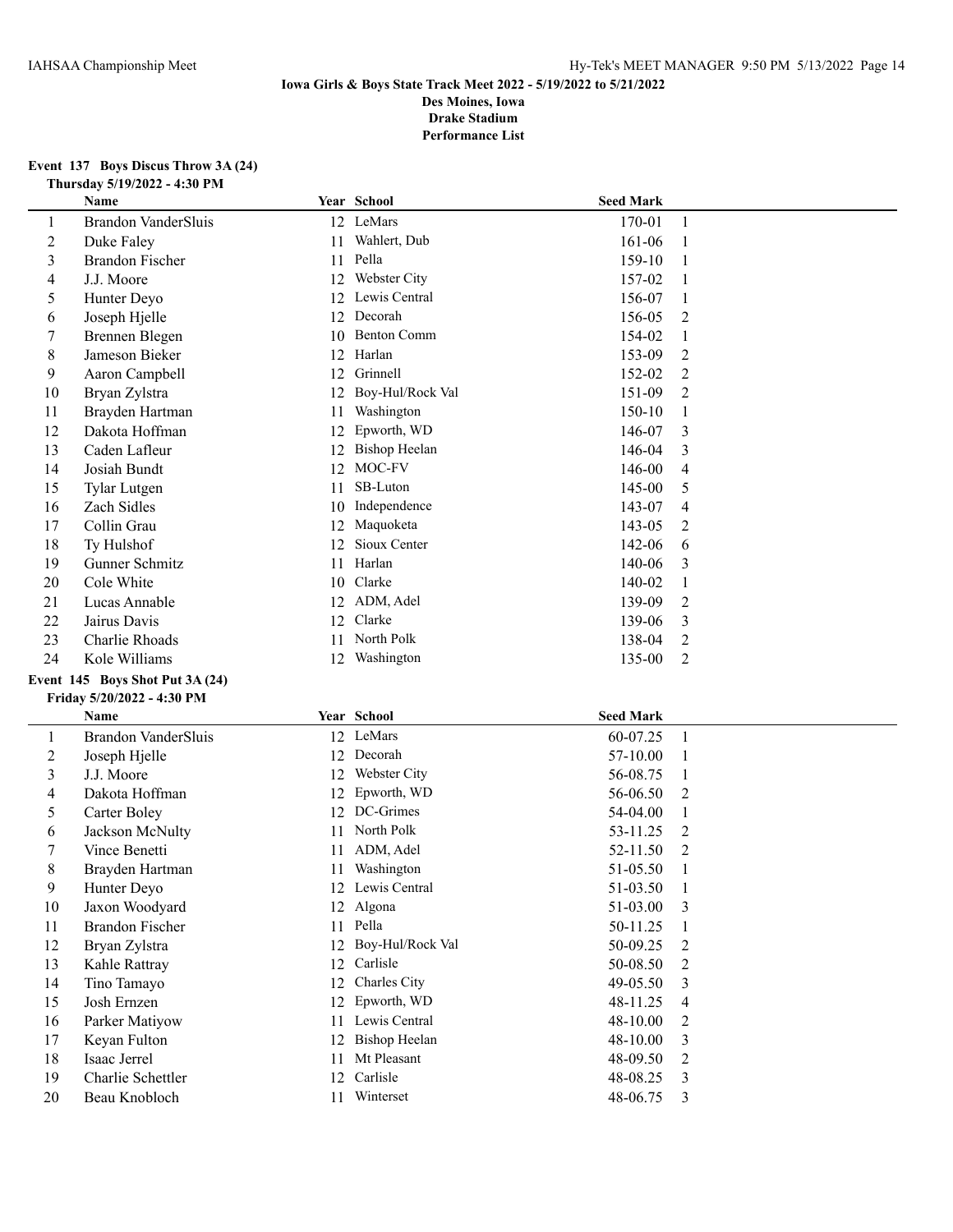| Event $145$ (Boys Shot Put 3A $(24)$ ) |              |  |                |                  |   |  |
|----------------------------------------|--------------|--|----------------|------------------|---|--|
|                                        | <b>Name</b>  |  | Year School    | <b>Seed Mark</b> |   |  |
|                                        | Ben Kuehnast |  | 12 Humboldt    | 48-06.00         | 4 |  |
| 22                                     | Donald Lamp  |  | 12 North Polk  | 48-03.25         |   |  |
| 23                                     | Adam Smith   |  | 11 Solon       | 47-01.00         |   |  |
| 24                                     | Kyler Mahan  |  | 12 Benton Comm | $46 - 08.50$     |   |  |

# **Event 156 Boys 4x110 Meter Shuttle Hurdle 3A (24) Prelims**

**Thursday 5/19/2022 - 3:00 PM**

|              | <b>Team</b>             | Relay                   |                             | <b>Seed Time</b>           |  |
|--------------|-------------------------|-------------------------|-----------------------------|----------------------------|--|
| $\mathbf{1}$ | Pella                   | $\mathbf{1}$            |                             | 1:00.28<br>$\mathbf{1}$    |  |
|              | 1) Nolan Clayberg 12    | 2) Reece Thoreson 12    | 3) Luke Fairchild 11        | 4) Gage Huyser 12          |  |
|              | 5) Cor Huyser 10        | 6) Quinn Gruver 11      |                             |                            |  |
| 2            | Clear Crk-Amana         | $\,1\,$                 |                             | 1:00.63<br>-1              |  |
|              | 1) Ben Swails 12        | 2) Marcus Lang 11       | 3) Andrew Schlemme 11       | 4) Harrison Rosenberg 12   |  |
|              | 5) Cale Berry 09        | 6) Owen Rosenberg 09    |                             |                            |  |
| 3            | LeMars                  |                         |                             | 1:01.69<br>$\mathbf{1}$    |  |
|              | 1) Ryan Sadoski 11      | 2) Konnor Calhoun 12    | 3) David Leusink 12         | 4) Reece Spieler 12        |  |
|              | 5) Riley Sadoski 12     | 6) Wichieng Hosnyang 09 |                             |                            |  |
| 4            | Bond-Farrar             | 1                       |                             | 1:01.88<br>$\overline{2}$  |  |
|              | 1) Zacharia Beeman 12   | 2) Elijah Larson 11     | 3) Nolan Meyer 12           | 4) Quentin Burt 11         |  |
|              | 5) Talon Hayworth 10    | 6) Landon Cory 09       |                             |                            |  |
| 5            | Humboldt                | 1                       |                             | 1:01.91<br>1               |  |
|              | 1) Jordan Coon 12       | 2) Corey Dettmann 10    | 3) Keegan Groat 09          | 4) Caden Matson 12         |  |
|              | 5) Coen Matson 09       | 6) Jackson Dodd 09      |                             |                            |  |
| 6            | Xavier, CR              | $\mathbf{1}$            |                             | 1:01.96<br>1               |  |
|              | 1) Quinn Oleson 10      | 2) Will Hacke 11        | 3) Coleton Beasler-Weber 10 | 4) Grayson Hartman 11      |  |
|              | 5) Colin Stoltenberg 10 | 6) Liam Perreault 10    |                             |                            |  |
| 7            | Decorah                 | $\mathbf{1}$            |                             | 1:02.01<br>$\mathbf{1}$    |  |
|              | 1) Austin Wilkins 12    | 2) Dakota Johnson 10    | 3) Gavin Groux 09           | 4) Jacob Pipho 12          |  |
|              | 5) Joshua Adam 09       | 6) Cade Averhoff 10     |                             |                            |  |
| 8            | Carlisle                | $\mathbf{1}$            |                             | 1:02.04<br>3               |  |
|              | 1) Austin Follis 11     | 2) Joe Goodhue 11       | 3) Mark Mast 11             | 4) Archer Ogbourne 12      |  |
|              | 5) Noah Noland 09       | 6) Dylan Egan 09        |                             |                            |  |
| 9            | Saydel                  | $\mathbf{1}$            |                             | 1:02.21<br>$\mathbf{1}$    |  |
|              | 1) Dallas Wicks 12      | 2) AJ Ollin 09          | 3) Austin Chally 12         | 4) Trevor Lause 12         |  |
|              | 5) Caleb Hecker 12      | 6) Caleb Tylavsky 12    |                             |                            |  |
| 10           | Epworth, WD             | $\mathbf{1}$            |                             | 1:02.26<br>$\overline{2}$  |  |
|              | 1) Ashton Hogrefe 10    | 2) Tyler Horstman 10    | 3) Timmy Horsfall 12        | 4) Colin McDermott 10      |  |
|              | 5) Brandon Decker 10    | 6) Jaden Then 09        |                             |                            |  |
| 11           | DC-Grimes               | $\mathbf{1}$            |                             | 1:02.26<br>$\overline{2}$  |  |
|              | 1) Skyler Nolte 12      | 2) Kyle Snyder 12       | 3) Kieran Shawhan 12        | 4) Zach Smid 10            |  |
|              | 5) Jordan Kalk 09       | 6) Trevone King 09      |                             |                            |  |
| 12           | Independence            | $\mathbf{1}$            |                             | 1:02.30<br>3               |  |
|              | 1) Keegan Schmitt 12    | 2) Isaac Wilcox 11      | 3) Carter Straw 11          | 4) Brady Kohrs 11          |  |
|              | 5) Josh Beatty 10       | 6) Robert Hansen 12     |                             |                            |  |
| 13           | Central DeWitt          | 1                       |                             | 1:02.61<br>$\overline{2}$  |  |
|              | 1) Tristan Rheingans 10 | 2) Matthew Watters 11   | 3) Abram Krukow 09          | 4) Ryan Watters 09         |  |
|              | 5) Luke Schlimmer 12    | 6) Lucas Burmeister 12  |                             |                            |  |
| 14           | Glenwood                | $\mathbf{1}$            |                             | 1:02.63<br>1               |  |
|              | 1) Tyler Boldra 12      | 2) Kaden Petersen 12    | 3) Grant VonEssen 12        | 4) Anthony Driscoll-Lee 11 |  |
|              | 5) Trey Darden 09       | 6) Aaron McPherson 10   |                             |                            |  |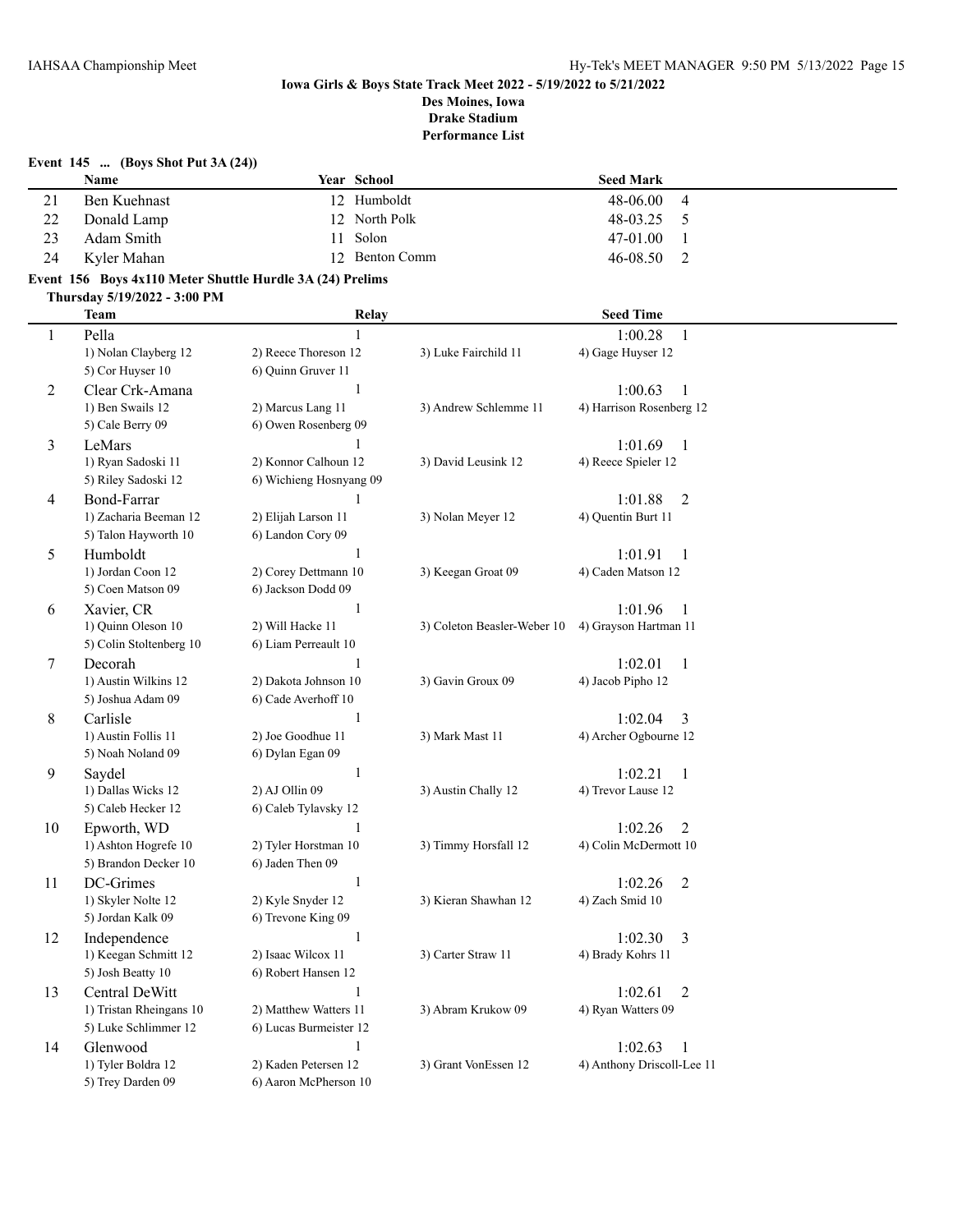## **Event 156 ... (Boys 4x110 Meter Shuttle Hurdle 3A (24) Prelims)**

|    | <b>Team</b>            | Relay                       |                      | <b>Seed Time</b>          |  |
|----|------------------------|-----------------------------|----------------------|---------------------------|--|
| 15 | Lewis Central          |                             |                      | 1:02.79<br>$\overline{2}$ |  |
|    | 1) Braylon Kammrad 11  | 2) Aidan Bergman 10         | 3) JC Dermody 12     | 4) Lual Maker 10          |  |
|    | 5) Julian Humpal 11    | 6) Chase Wallace 11         |                      |                           |  |
| 16 | <b>Benton Comm</b>     |                             |                      | 1:03.32<br>3              |  |
|    | 1) Colin Buch 12       | 2) Noah Franck 11           | 3) Aidan Thompson 12 | 4) Easton Patterson 11    |  |
|    | 5) Grant Lange 12      | 6) Brayden Suiter 09        |                      |                           |  |
| 17 | ADM, Adel              |                             |                      | 1:03.40<br>3              |  |
|    | 1) Zach Lohmann 10     | 2) Luke Krantz 10           | 3) Matt Dufoe 12     | 4) Caleb Oberhoffer 09    |  |
|    | 5) Keaton Kier 09      | 6) Jacob Kitzinger 11       |                      |                           |  |
| 18 | Waverly-SR             |                             |                      | 1:03.53<br>$\overline{4}$ |  |
|    | 1) Robert Poyner 10    | 2) Samuel Roose 11          | 3) Caleb Hoins 11    | 4) Wesley Spears 12       |  |
|    | 5) Jameson Toma 09     | 6) Samuel Freese 10         |                      |                           |  |
| 19 | North Polk             |                             |                      | 1:03.79<br>2              |  |
|    | 1) Caden Mart 11       | 2) Colton Manock 10         | 3) Kole Krings 11    | 4) Sal Capaldo 12         |  |
|    | 5) Nathan Feldman 09   | 6) Brodie Figgins 10        |                      |                           |  |
| 20 | Atlantic               |                             |                      | 1:04.44<br>3              |  |
|    | 1) Jackson McLaren 11  | 2) Colton Rasmussen 10      | 3) Alex Keiser 11    | 4) Dante Hedrington 10    |  |
|    | 5) Dayton Templeton 12 |                             |                      |                           |  |
| 21 | Washington             |                             |                      | 1:04.51<br>2              |  |
|    | 1) Tayven Stuart 11    | 2) James Strabala 11        | 3) Mason Morgan 09   | 4) Austin Rebling 11      |  |
|    | 5) Ethan Zieglowsky 12 | 6) James Medrano 12         |                      |                           |  |
| 22 | Spencer                |                             |                      | 1:04.64<br>2              |  |
|    | 1) Weston Johnson 10   | 2) Jerome Hollingsworth 09  | 3) Preston Pitts 09  | 4) Jack Berends 09        |  |
|    | 5) Qam Ramirez 09      |                             |                      |                           |  |
| 23 | Newton                 |                             |                      | 1:04.71<br>4              |  |
|    | 1) Curtis Payne 10     | 2) Reilly Trease 09         | 3) Reese Hammons 12  | 4) Cole Swank 12          |  |
|    | 5) Brody Bauer 11      | 6) Christian Ergenbright 09 |                      |                           |  |
| 24 | Solon                  |                             |                      | 1:05.03<br>4              |  |
|    | 1) Nash Kotar 10       | 2) Charlie Brandt 10        | 3) Cole Carney 09    | 4) Brady Mullen 12        |  |
|    | 5) Ben Duckett 10      | 6) Oaken Foster 11          |                      |                           |  |

## **Event 160 Boys 800 Sprint Medley 3A (24)**

**Saturday 5/21/2022 - 10:10 AM**

 $\overline{\phantom{a}}$ 

|              | <b>Team</b>            | Relay                  | <b>Seed Time</b>   |                           |
|--------------|------------------------|------------------------|--------------------|---------------------------|
| $\mathbf{I}$ | DC-Grimes              |                        |                    | 1:33.79                   |
|              | 1) Kieran Shawhan 12   | 2) Zach Smid 10        | 3) Gavin Todd 12   | 4) Daniel Onwuramaka 11   |
|              | 5) Keaton Jackson 12   | 6) Mason Jackson 11    |                    |                           |
| 2            | Winterset              |                        |                    | 1:34.83<br>2              |
|              | 1) Blake Bellamy 12    | 2) Caden Kleemeier 12  | 3) Dawson Forgy 12 | 4) Logan Fairchild 09     |
|              | 5) Gavin Day 09        | 6) Hagan Hanselman 11  |                    |                           |
| 3            | Spencer                |                        |                    | 1:35.07<br>$\overline{1}$ |
|              | 1) Keaton Stanzel 10   | 2) Miles Robbins 09    | 3) Taron Green 12  | 4) Gavin Timmer 11        |
|              | 5) Adrian Carrillo 10  | 6) Campbell Wessels 11 |                    |                           |
| 4            | Fairfield              |                        |                    | 1:35.11<br>$\overline{1}$ |
|              | 1) Connor Lyons 12     | 2) Tallon Bates 10     | 3) Aiden Lyons 11  | 4) River Patterson 12     |
|              | 5) Hunter Cecchini 11  | 6) Dallen Rippey 11    |                    |                           |
| 5            | <b>Benton Comm</b>     |                        |                    | 1:35.20<br>$\overline{1}$ |
|              | 1) Colin Buch 12       | 2) Carson Bruns 10     | 3) Jacob Brecht 12 | 4) Aiden Harris 12        |
|              | 5) Lawrence Wallace 12 | 6) Brady Osborn 12     |                    |                           |
| 6            | Pella                  |                        |                    | 1:35.41<br>$\overline{1}$ |
|              | 1) Nolan Clayberg 12   | 2) Gage Huyser 12      | 3) Quinn Gruver 11 | 4) Jrake Van Hemert 12    |
|              | 5) Jacob Byers 12      | 6) Karl Miller 12      |                    |                           |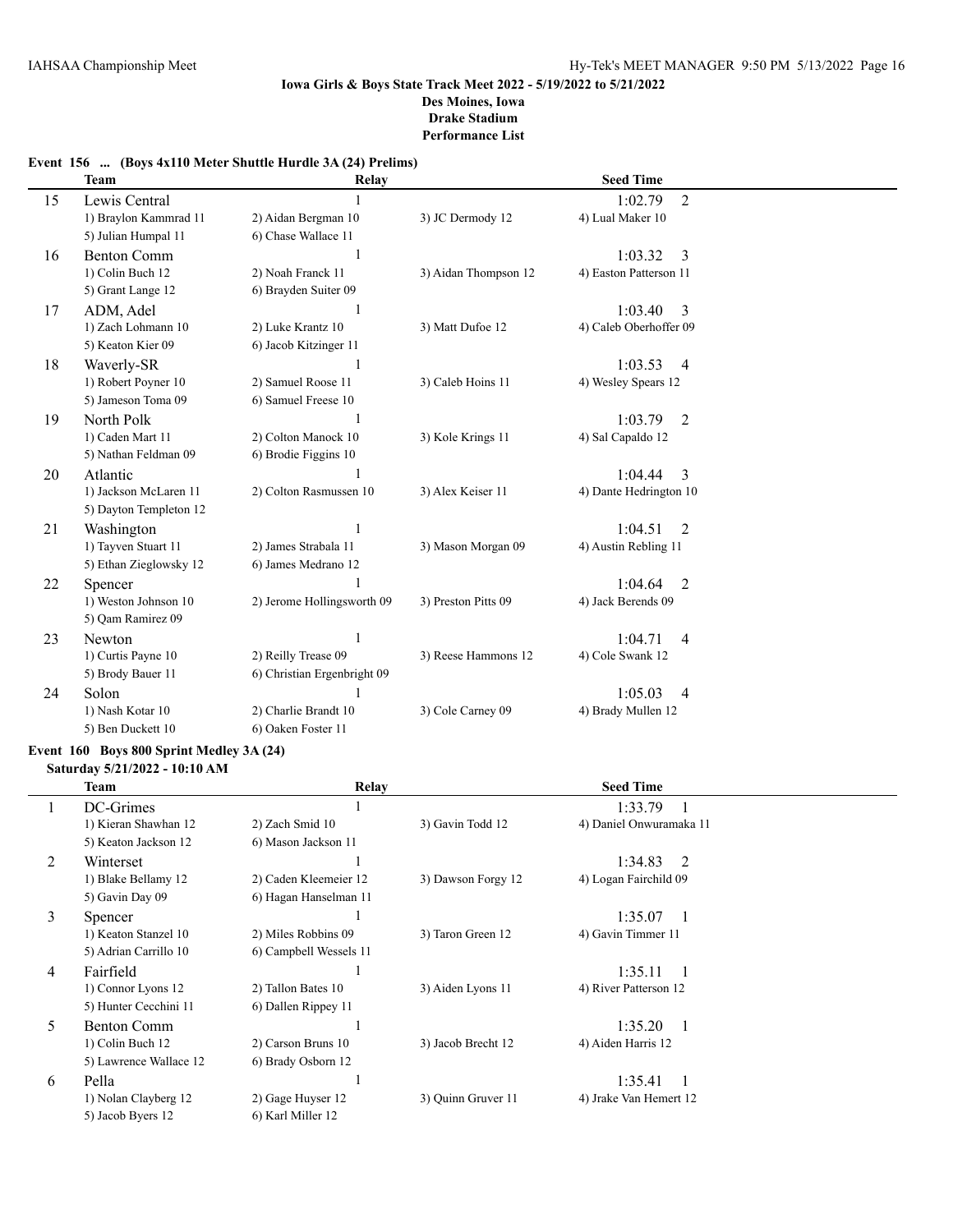## **Event 160 ... (Boys 800 Sprint Medley 3A (24)) Team Relay Seed Time** 7 LeMars 1 1:35.71 2 1) Ryan Sadoski 11 2) Sione Fifita 11 3) Reece Spieler 12 4) Cael Kass 12 5) Matt Vondrak 11 6) David Leusink 12 8 Marion 1 1:35.87 2 1) Brayson Laube 11 2) Jacob Wilkinson 12 3) Alex Mota 11 4) Eliot Sharp 12 5) Luke Trca 12 6) Griffin Coates 11 9 Boy-Hul/Rock Val 1 1:35.88 3 1) Bryson Van Grootheest 12 2) Caleb Kats 12 3) Vance Katzfey 12 4) Evan Janzen 11 5) Landyn Van Kekerix 12 6) Blake Bomgaars 11 10 CPU 1:35.90 1 1) Tyler Bark 10 2) Joe Dufoe 12 3) Aaron Kramer 12 4) Cole Werner 11 5) Carter Andrews 09 6) Brecken Andersen 09 11 Washington 1 1 1:36.08 2<br>11 1:36.08 1:36.08 1 1:36.08 1 2) Austin Rebling 11 3) Jacob Miller 12 4) Elijah Morris 11 1) Ethan Patterson 11 2) Austin Rebling 11 3) Jacob Miller 12 4) Elijah Morris 11 5) Alec Ulin 10 6) Lucas Kroll 12 12 Ballard 1 1:36.33 3 1) Jayden Swain 11 2) Blake Stover 12 3) Chance Lande 10 4) Jameson Witt 10 5) Eric Sydnes 09 6) Jack Nelson 10 13 SB-Luton 1 1 1:36.36 4 1) Kaden Smith 12 2) Evan Spanel 09 3) Easton Wheeler 11 4) Scott Kroll 11 5) Gannon Aymar 11 6) Jacob Hoffman 11 14 Clear Crk-Amana 1 1 1:36.40 3 1) Ethan Pegump 12 2) Harrison Rosenberg 12 3) Gage Freeman 12 4) Gavin Zillyette 12 5) Keyan Gisleson 12 6) Eston McAlpin 11 15 Central DeWitt 1 1:36.48 3 1) Caden Ridgley 12 2) David Harper 11 3) Alex Fuller 11 4) Lucas Burmeister 12 5) Will Ginter 10 6) Ben Pace 11 16 MOC-FV 1 1 1:36.60 5 1) Caiden Moss 11 2) Carter Aalbers 12 3) Luke Jeltema 12 4) AJ Bomgaars 12 5) Reese Van Zee 12 6) Simeon Bundt 11 17 Grinnell 1 1:36.61 2 1) Evan Mahoney 10 2) Calvin Jaworski 12 3) Rhett Nagel 12 4) Josh Osborne 12 5) Will Doty 12 6) Jonas Conner 11 18 Epworth, WD 1:36.67 2 1) Carson Burger 11 2) Brock Carpenter 10 3) Caleb Klein 11 4) Ian Fagan 11 5) Dillon Aulwes 10 6) Dylan Schroeder 12 19 ADM, Adel 1:36.68 4 1) Aiden Flora 10 2) Tyler Gelhaar 10 3) Owen Higgins 12 4) Caleb Crystal 12 5) Cade Morse 11 6) Brevin Doll 10 20 Lewis Central 1 1:36.99 1 1) Jonathan Humpal 11 2) Lual Maker 10 3) Tyler Hinsley 12 4) Luciano Fidone 11 5) Luke Woltmann 10 6) Gabriel Watson 11 21 Mt Vernon 1 1 1:37.00 4 1) Caden Stimmel 11 2) Tyler Panos 11 3) Trenton Pitlik 12 4) Owen Brase 12 5) Zach Fall 11 6) Jackson Rhomberg 11 22 North Polk 1 1:38.00 1 1) Brady Miller 11 2) Kaden Halterman 11 3) Jacob Blomquist 12 4) Andrew Haney 12 5) Cooper Spurgeon 11 6) Andrew Wilcox 10 23 Gilbert 1 1:38.93 2 1) Nolan Weber 11 2) Isaac Baker 10 3) Bo Gidel 12 4) Carson Ragaller 11 5) Jack Buss 12 6) Jonathan Stoker 10